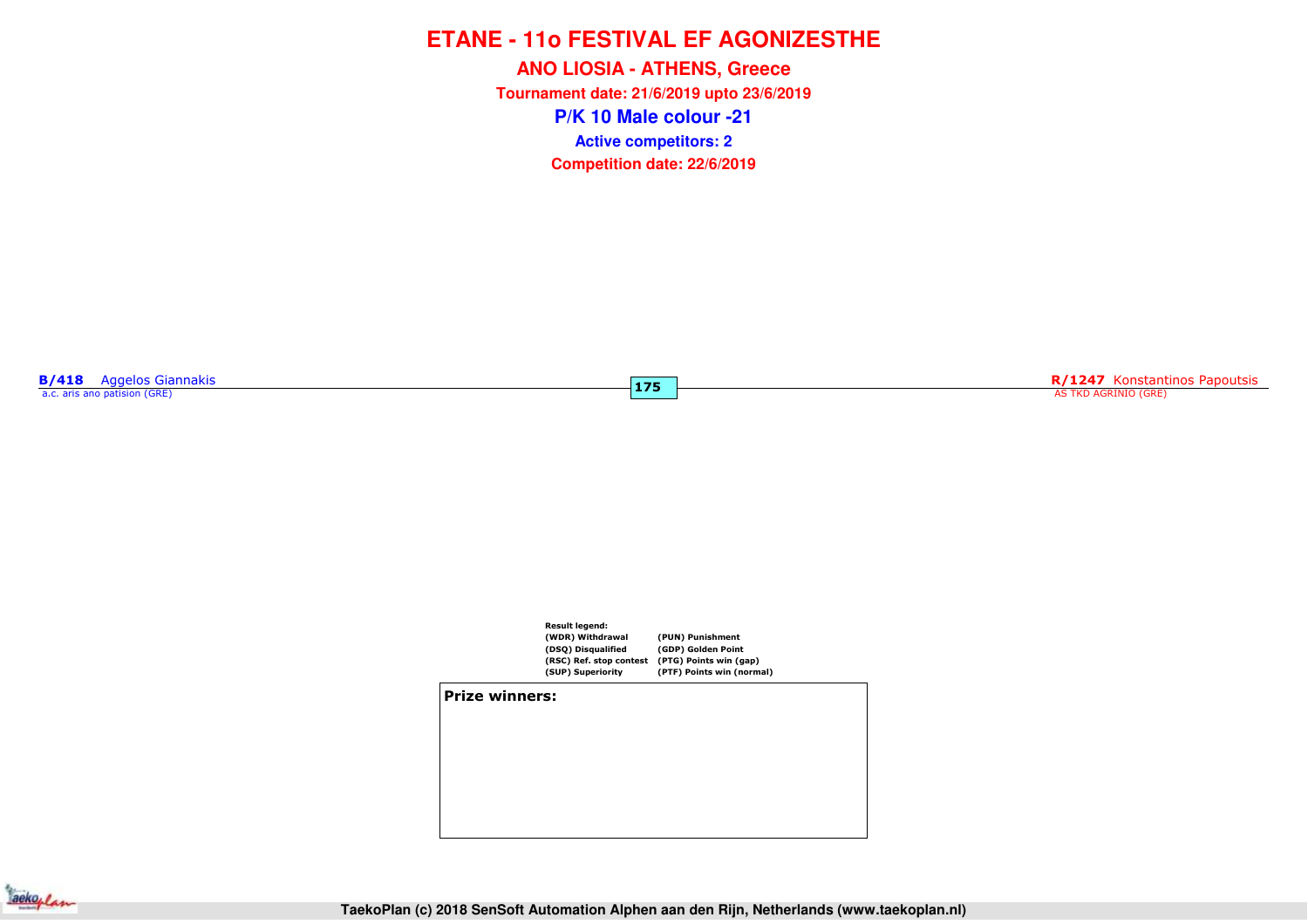

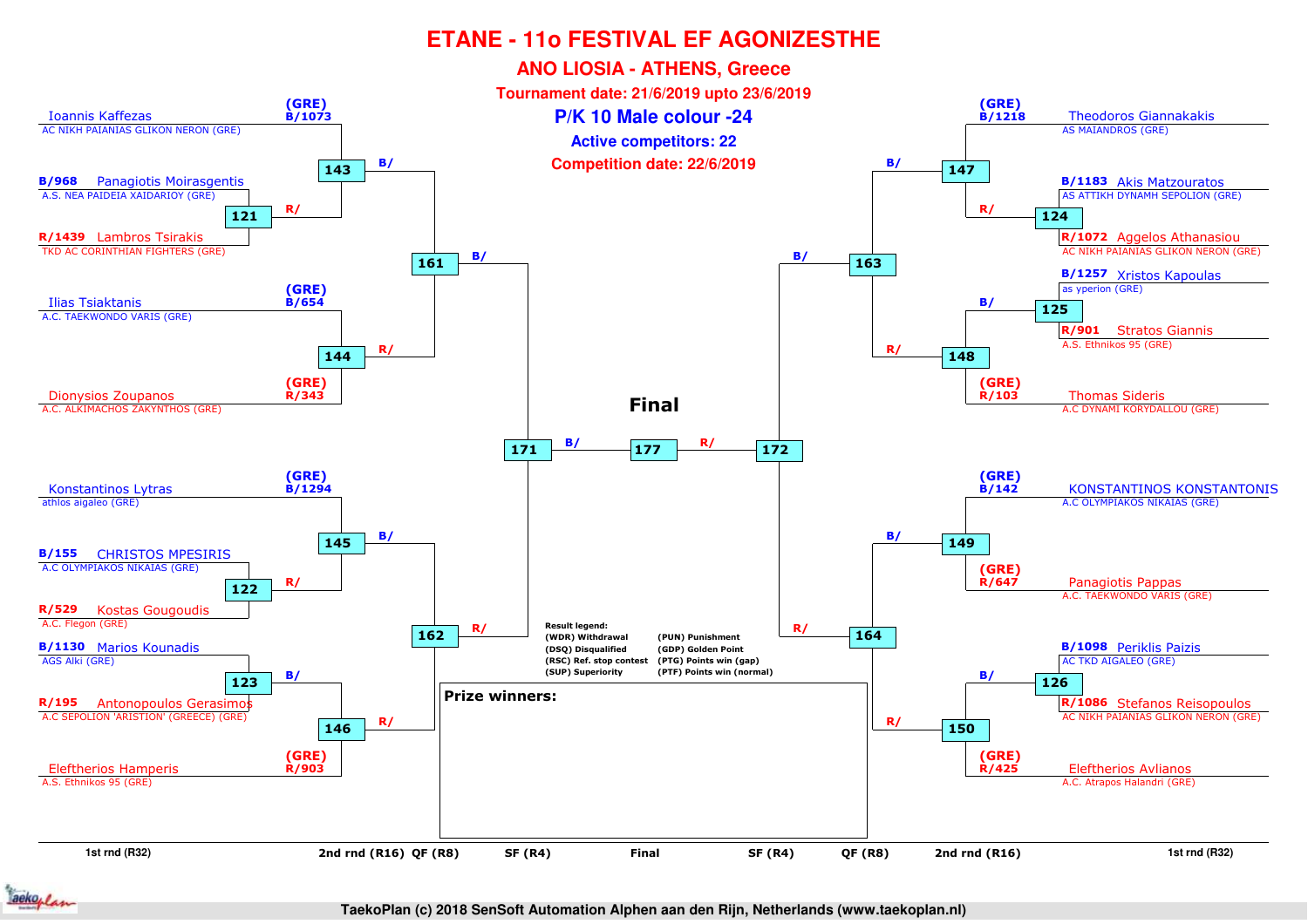

**1st rnd (R64)**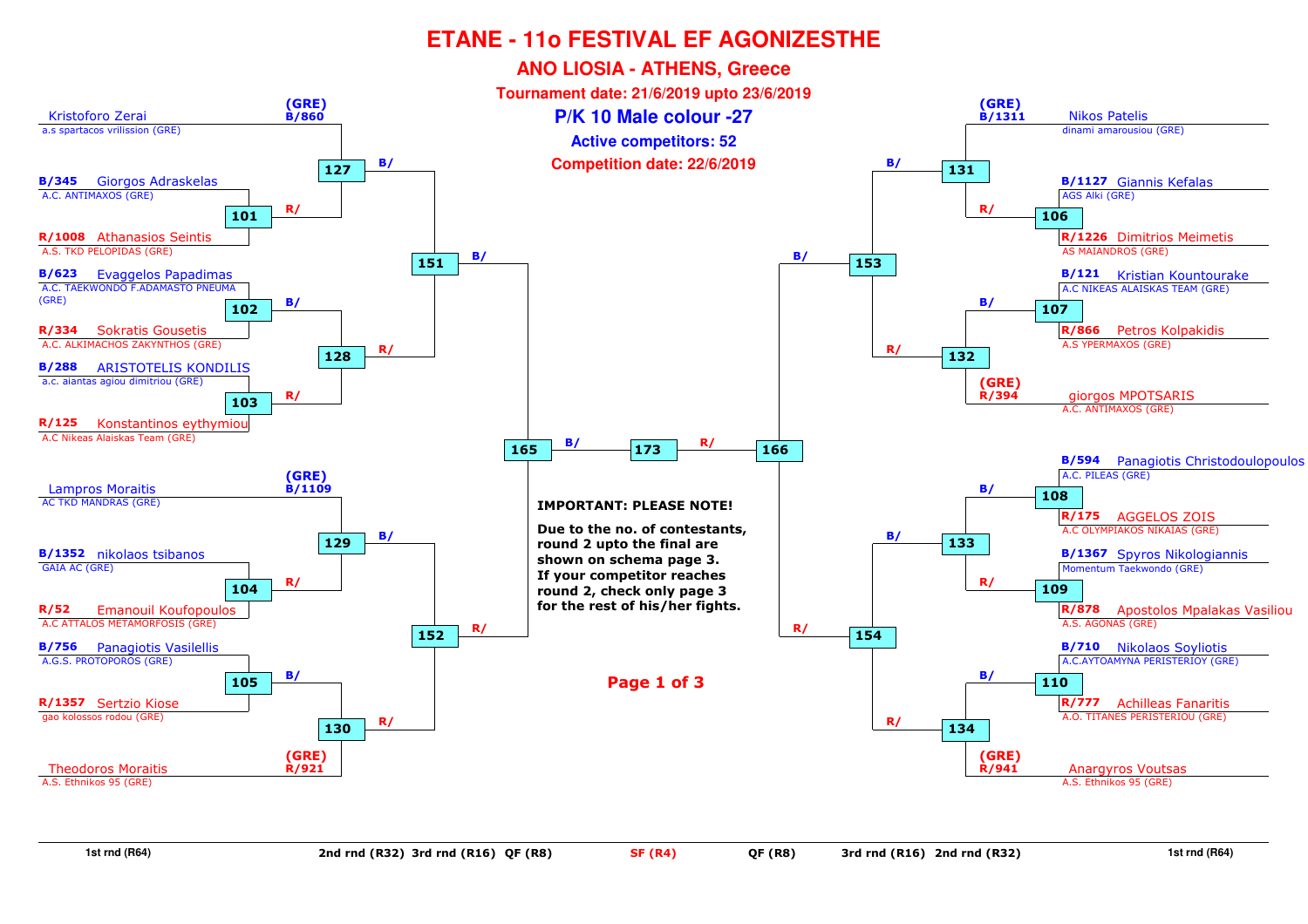

**1st rnd (R64)**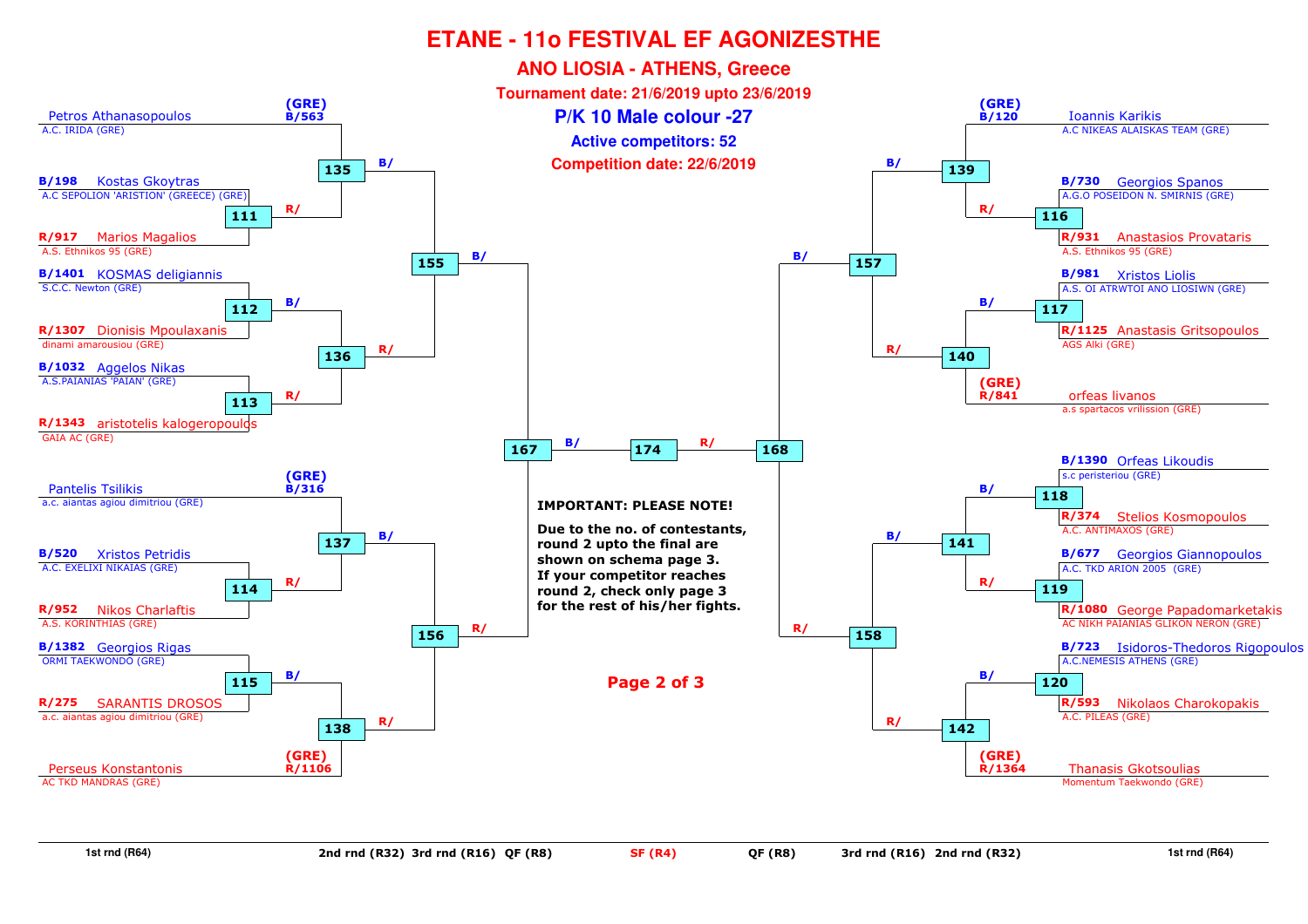

aekoplan

**TaekoPlan (c) 2018 SenSoft Automation Alphen aan den Rijn, Netherlands (www.taekoplan.nl)**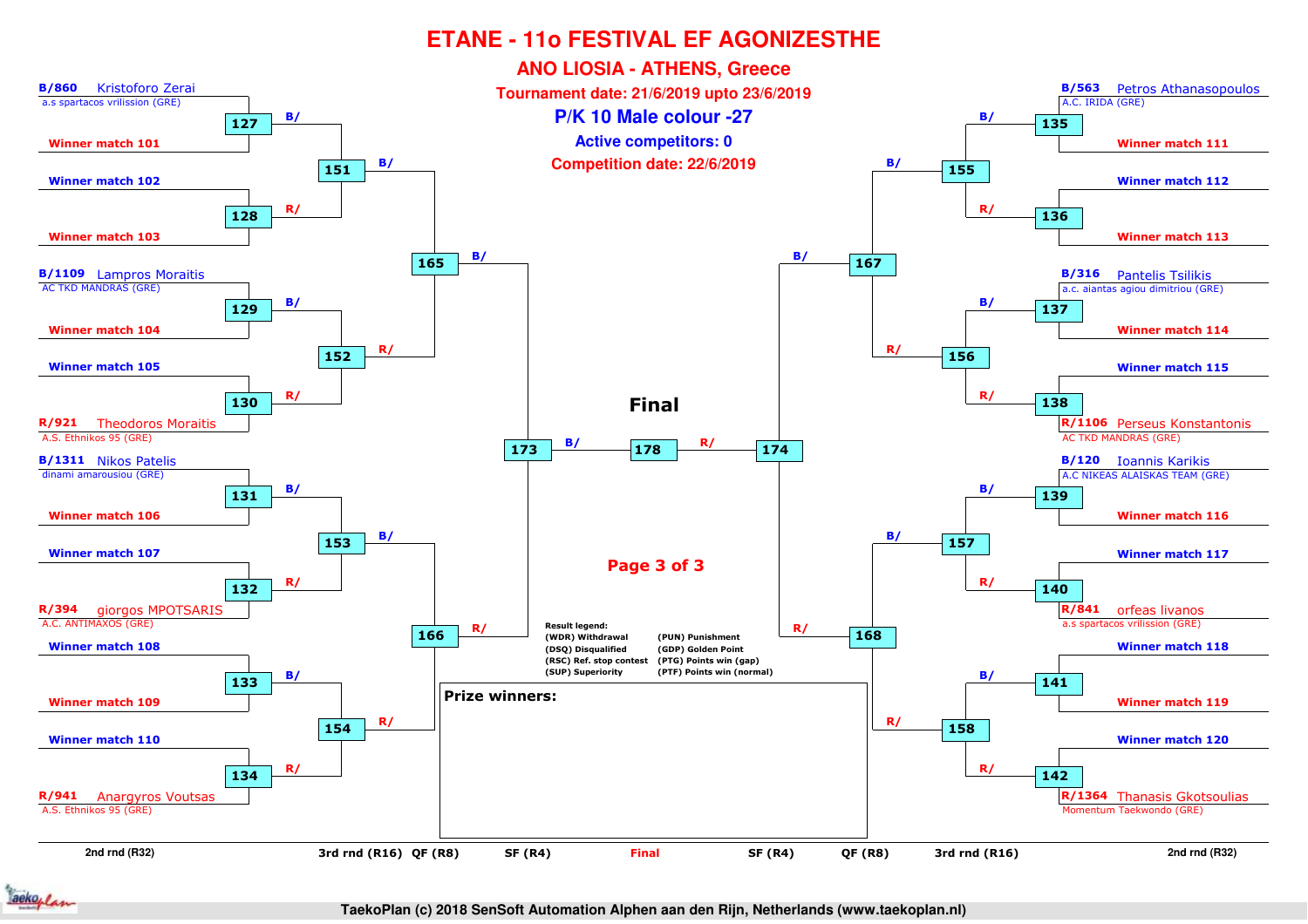

**1st rnd (R64)**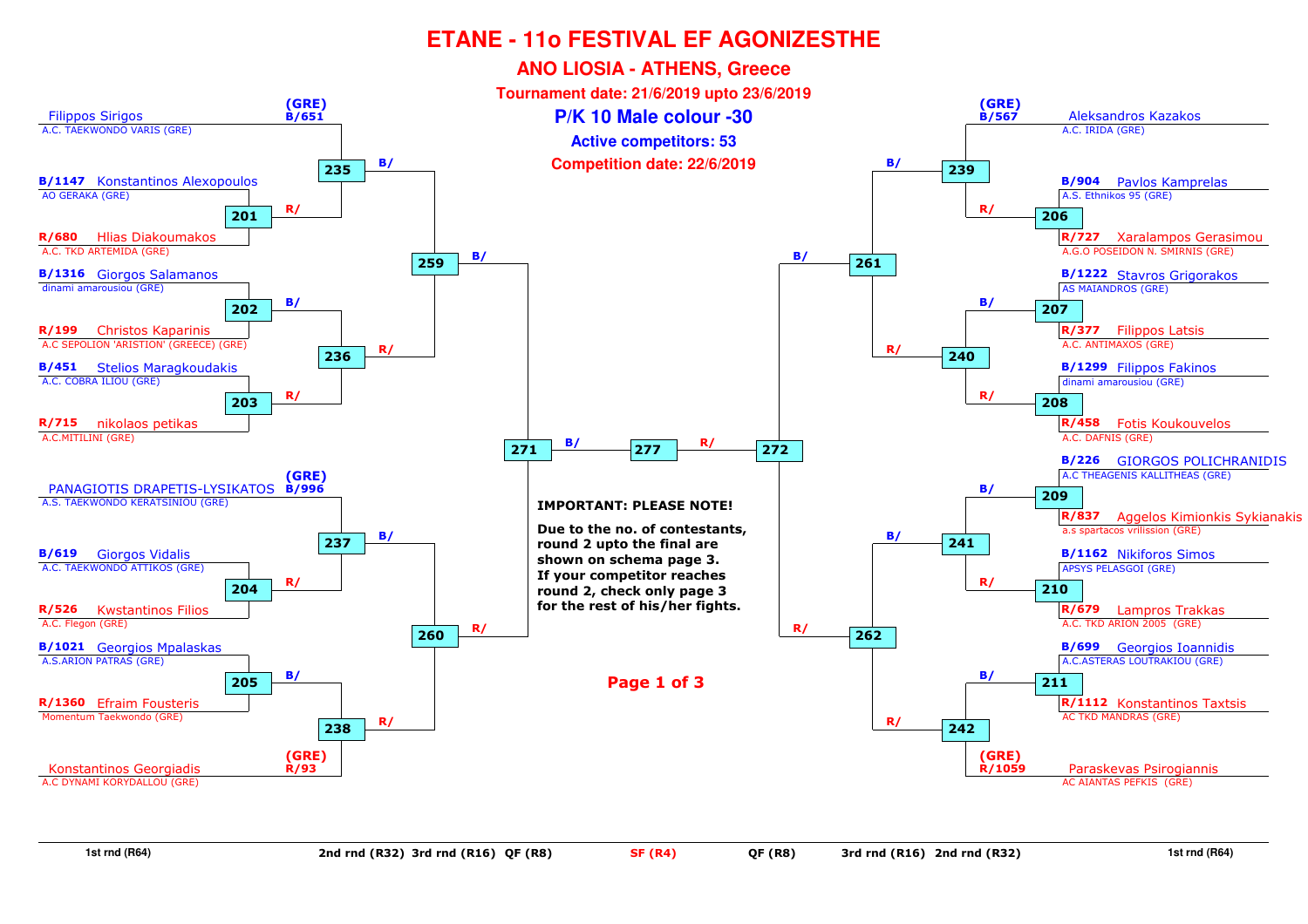

**1st rnd (R64)**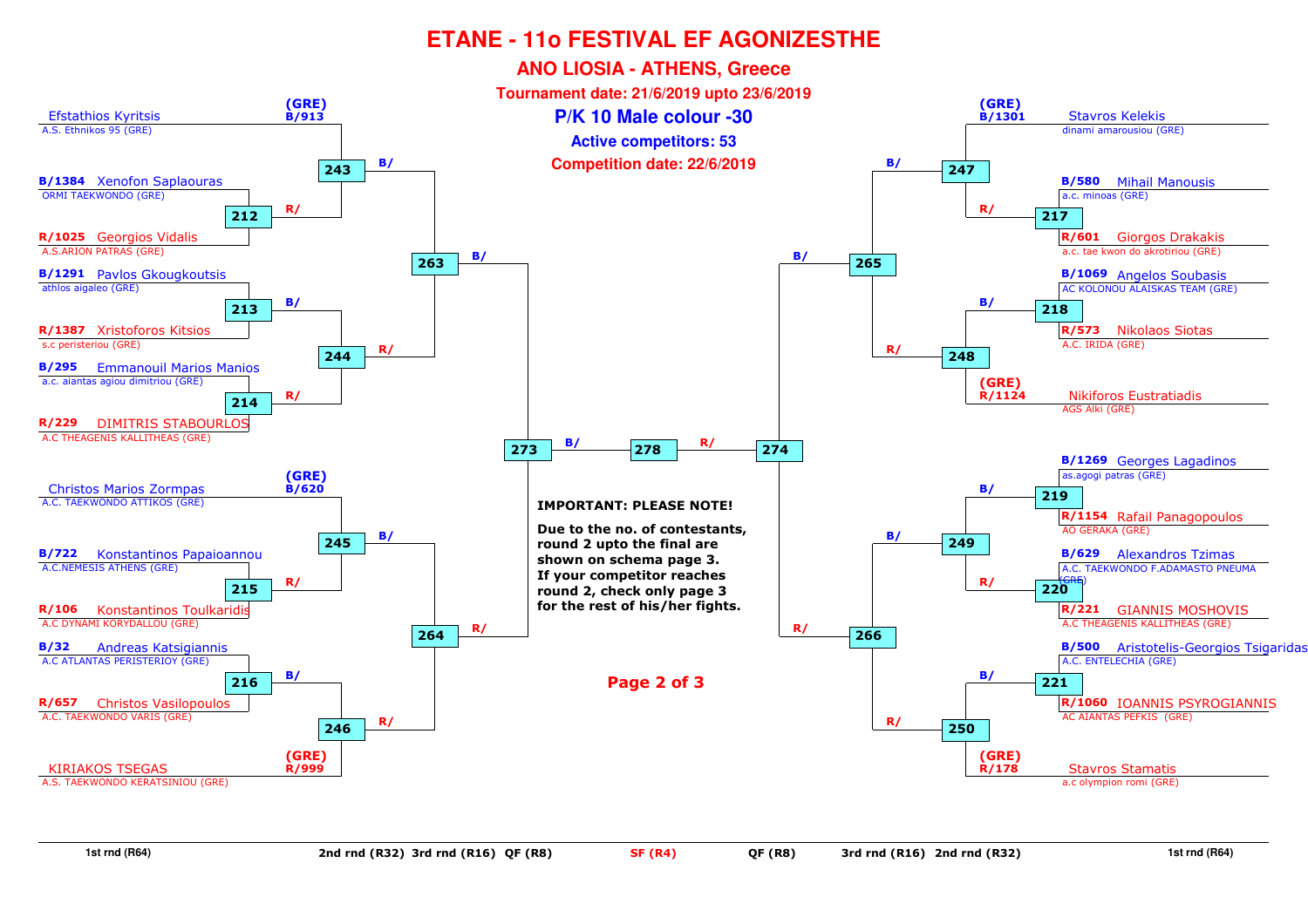

**TaekoPlan (c) 2018 SenSoft Automation Alphen aan den Rijn, Netherlands (www.taekoplan.nl)**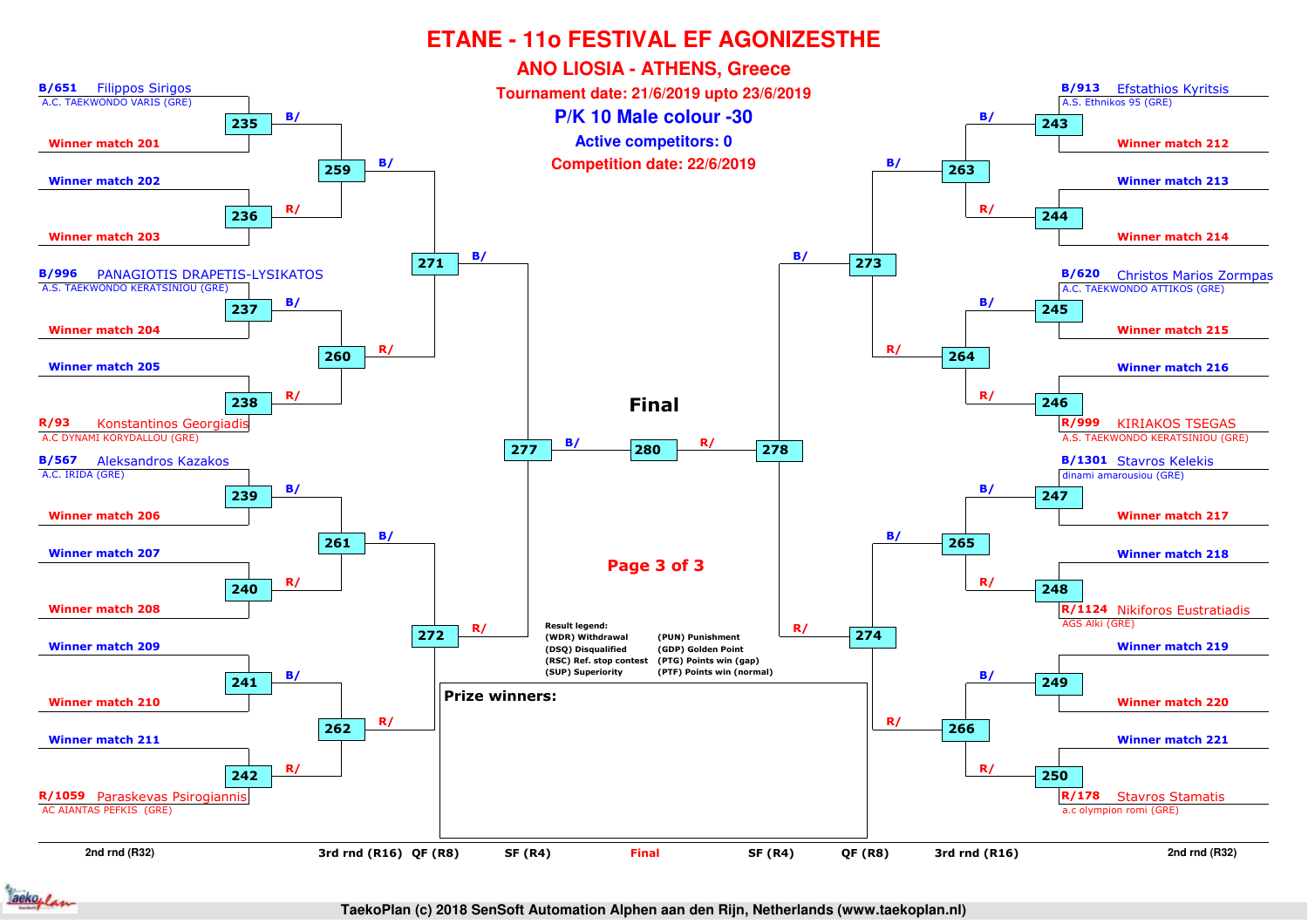

**1st rnd (R64)**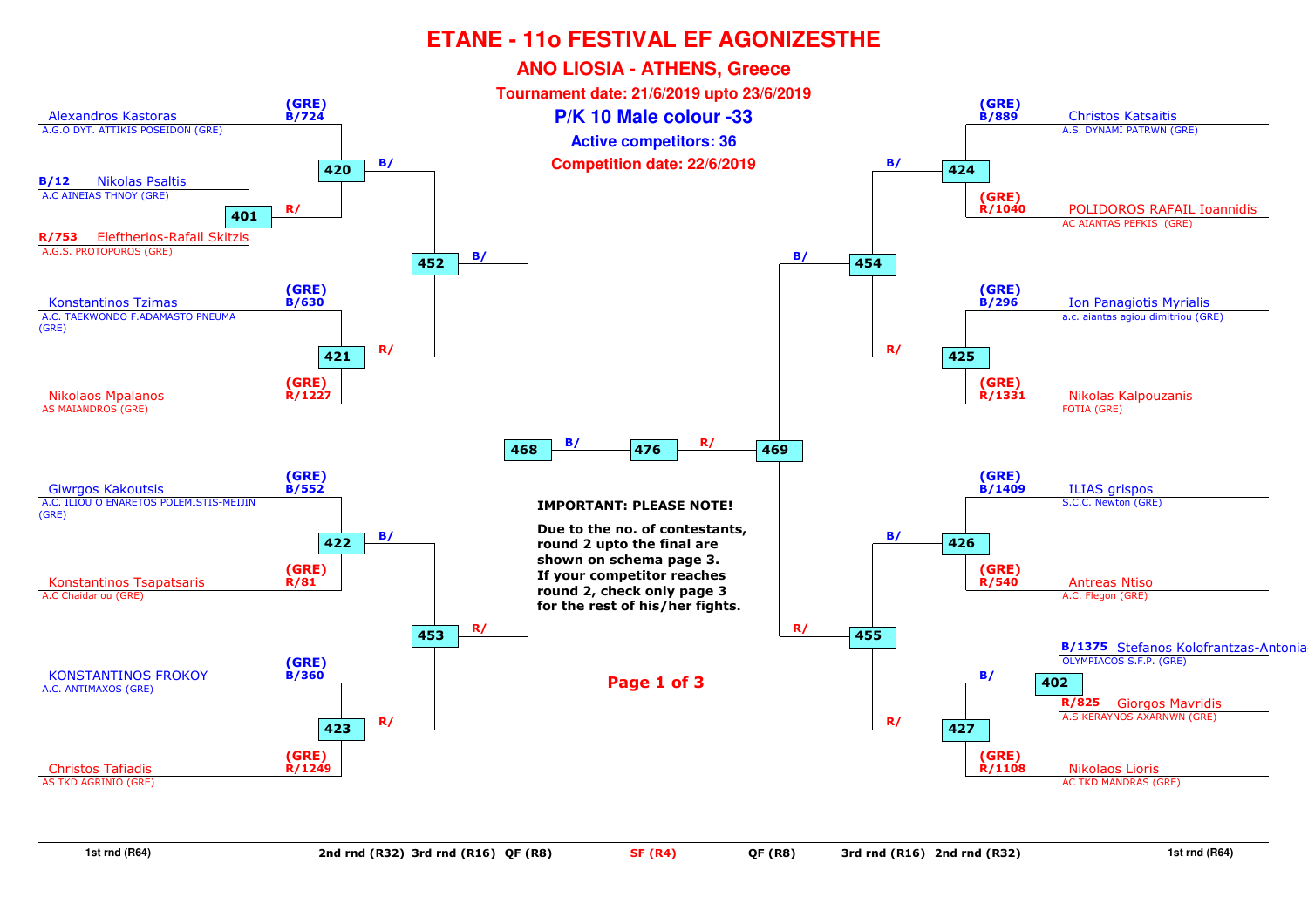

**1st rnd (R64)**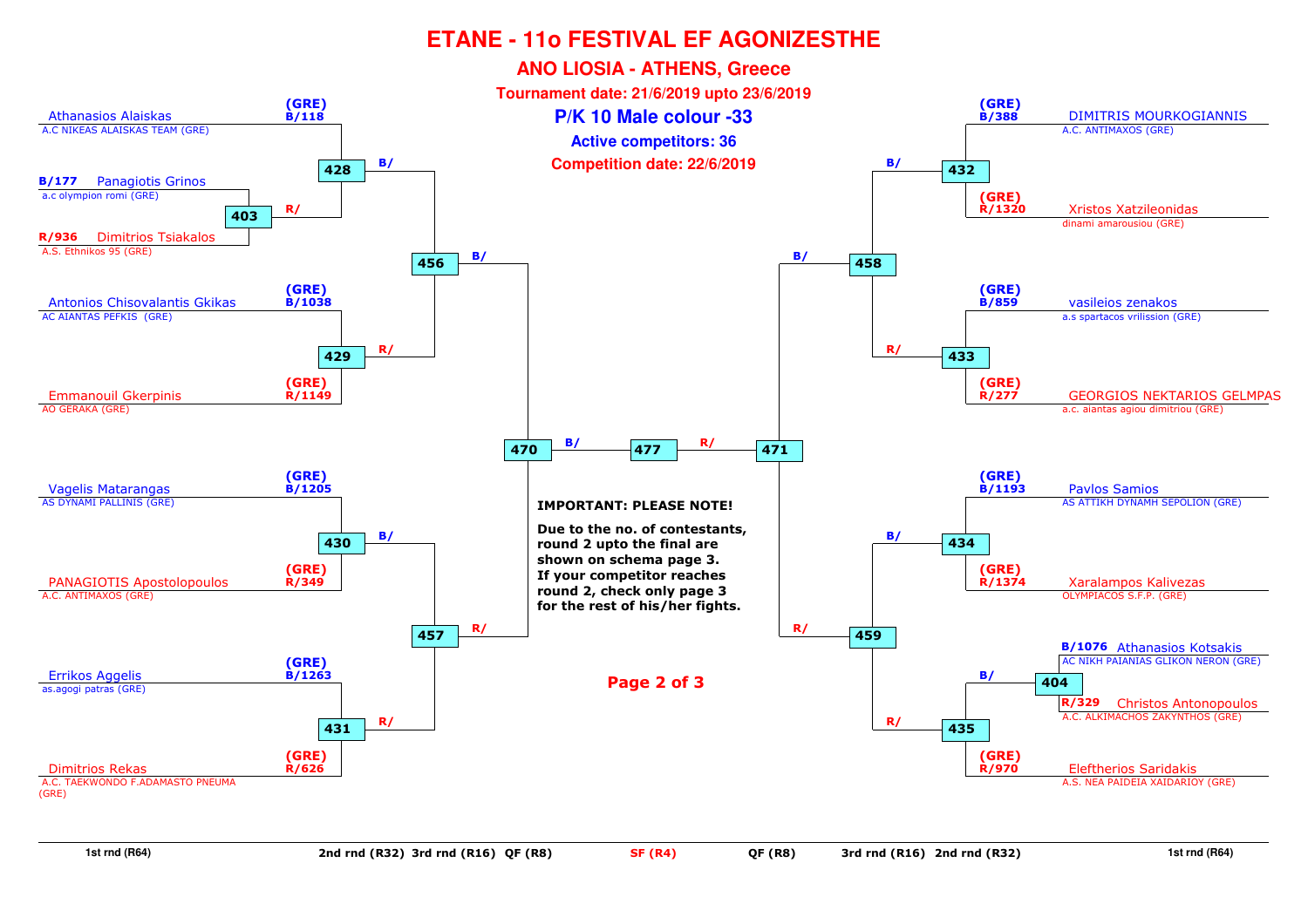

**TaekoPlan (c) 2018 SenSoft Automation Alphen aan den Rijn, Netherlands (www.taekoplan.nl)**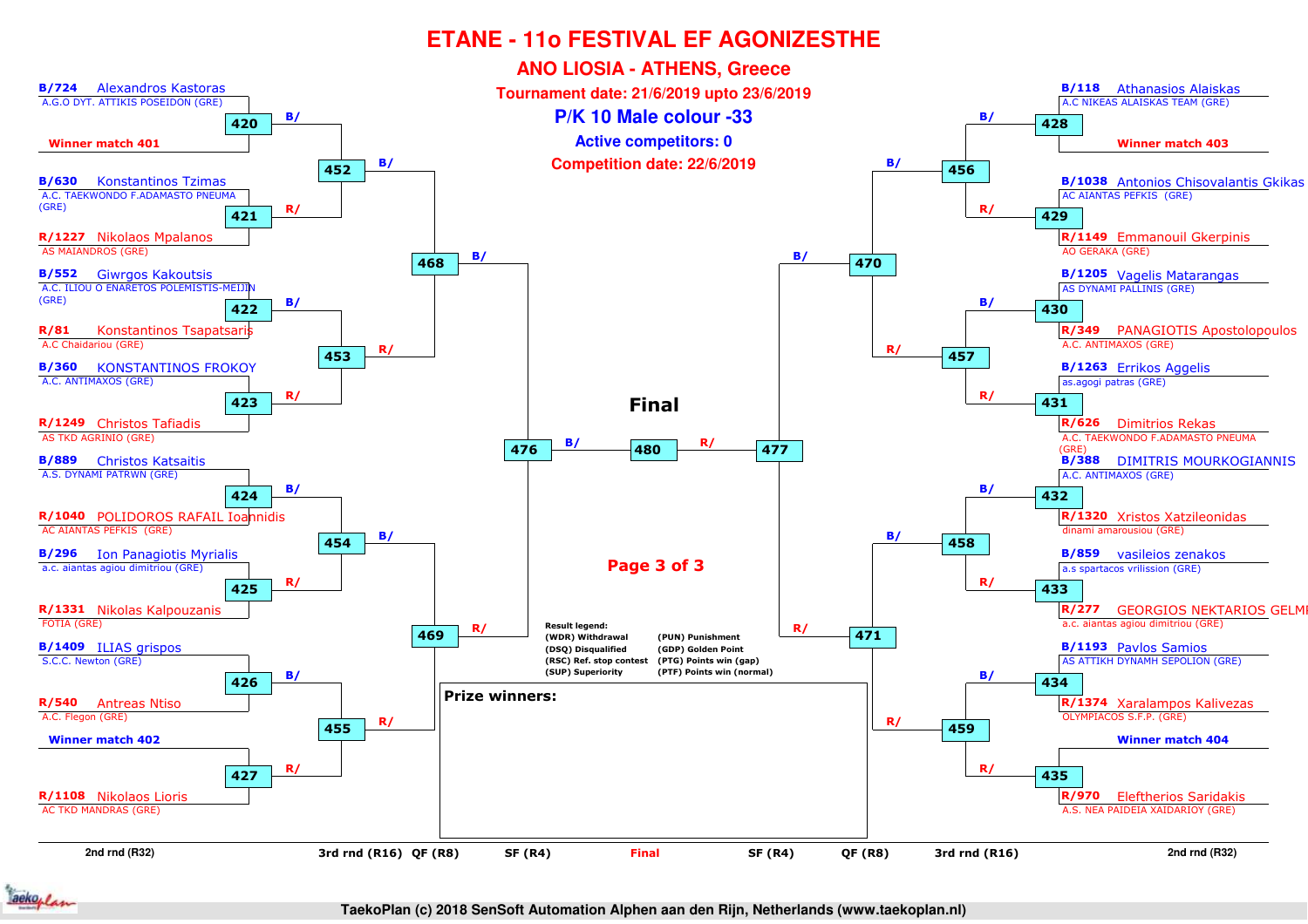

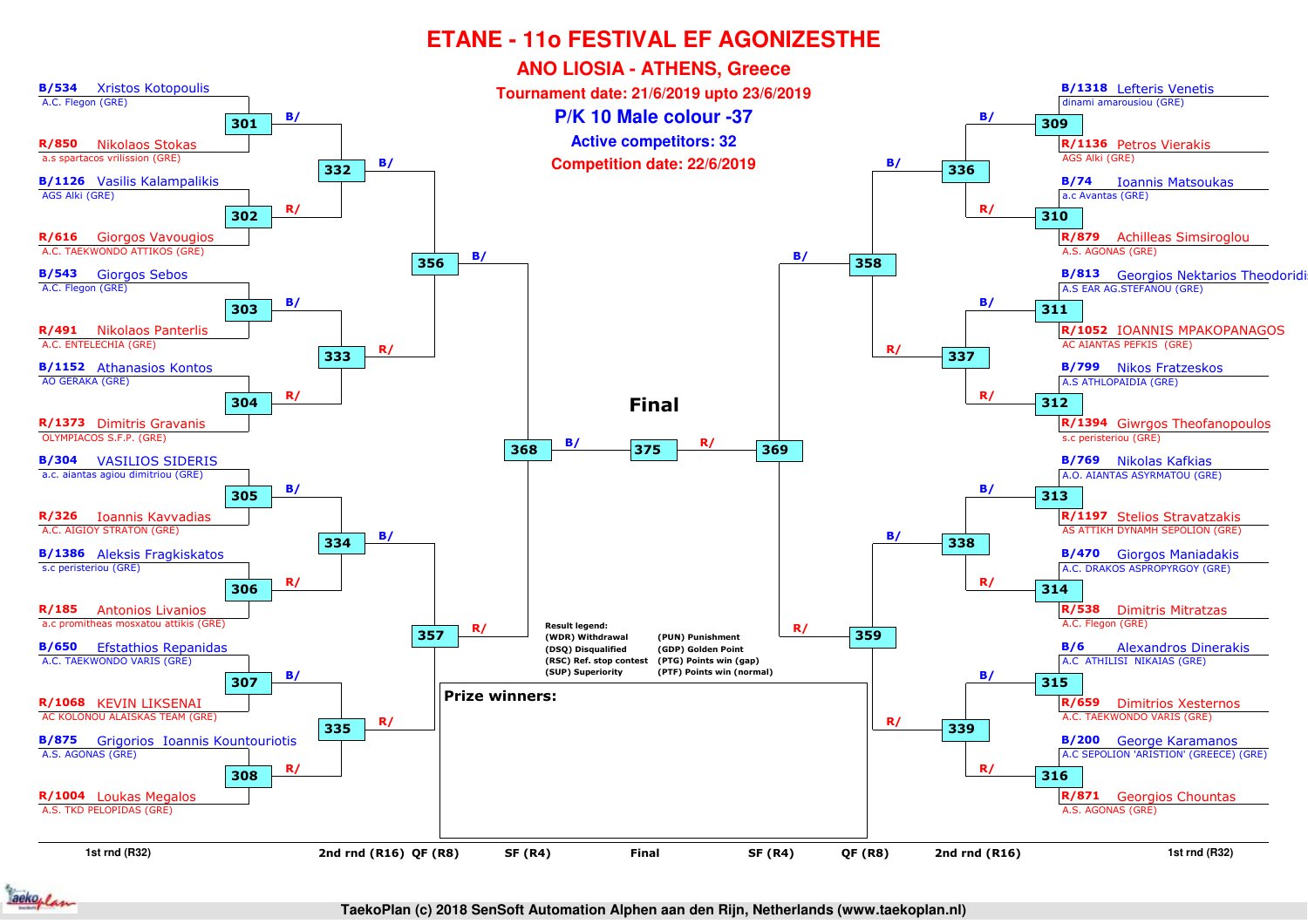

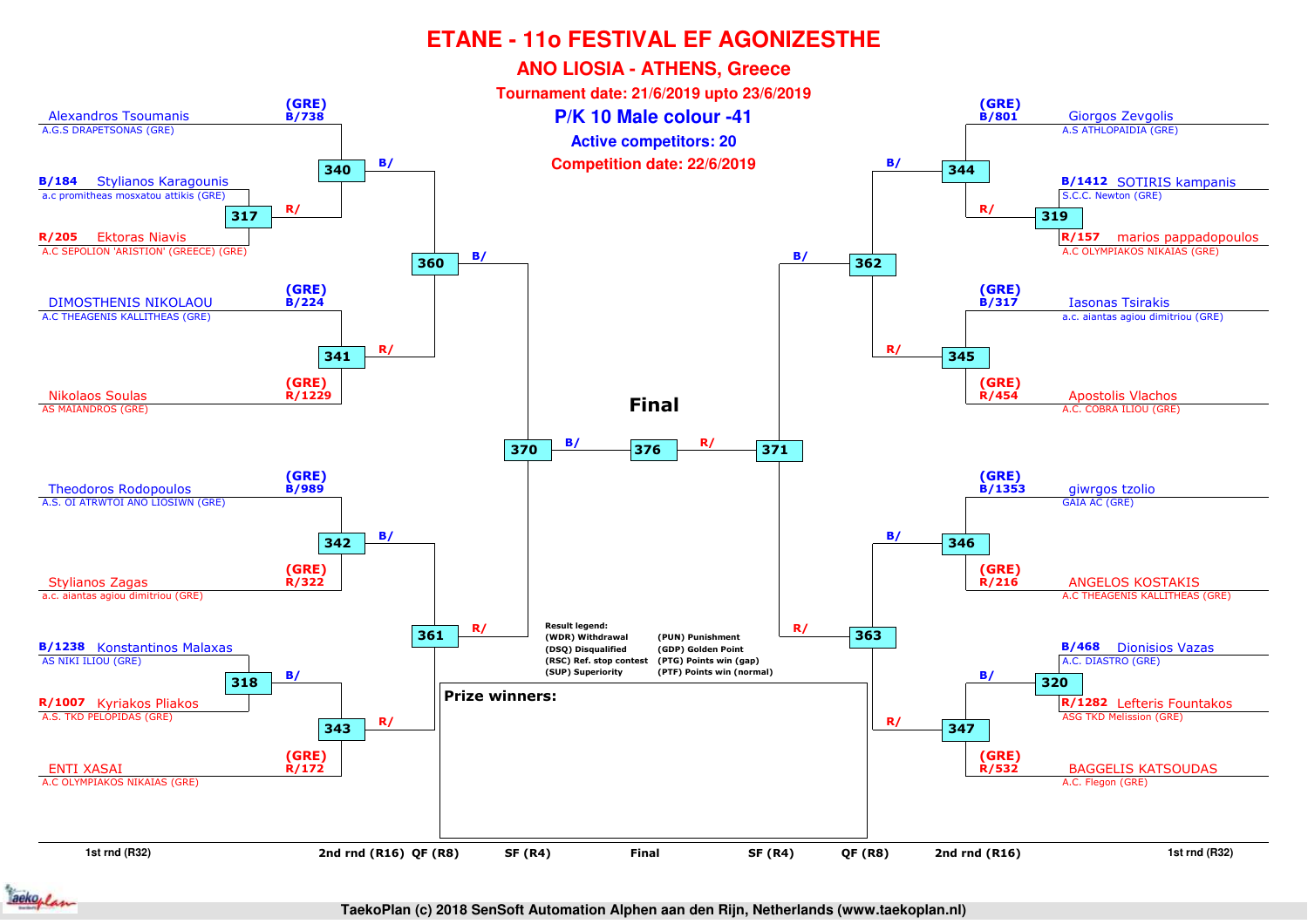**ANO LIOSIA - ATHENS, Greece**

**Tournament date: 21/6/2019 upto 23/6/2019**

**P/K 10 Male colour -45**

**Active competitors: 12**

**Competition date: 22/6/2019**



**QF (R8)**



**TaekoPlan (c) 2018 SenSoft Automation Alphen aan den Rijn, Netherlands (www.taekoplan.nl)**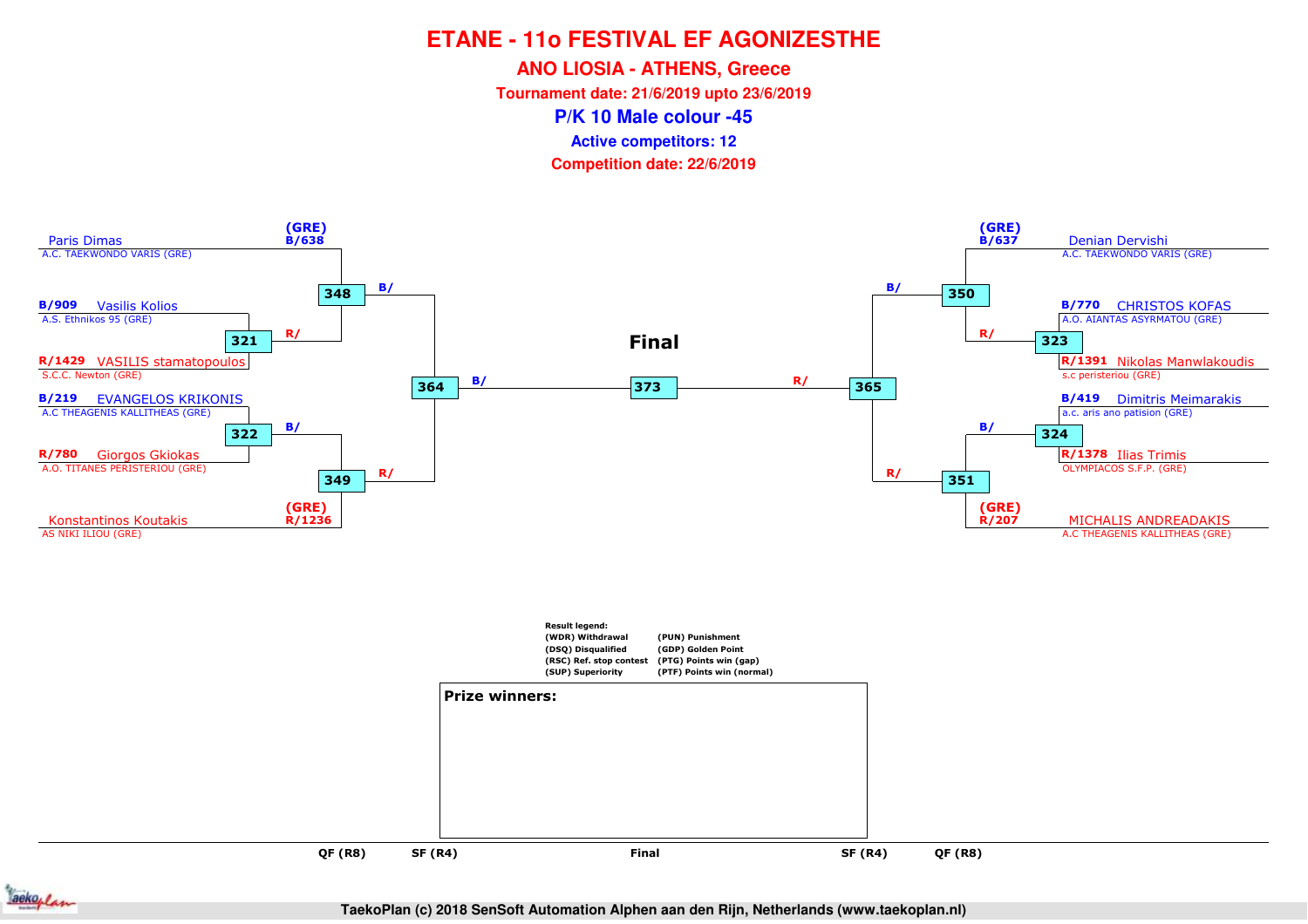**ANO LIOSIA - ATHENS, Greece**

**Tournament date: 21/6/2019 upto 23/6/2019**

**P/K 10 Male colour -49**

**Active competitors: 8**

**Competition date: 22/6/2019**



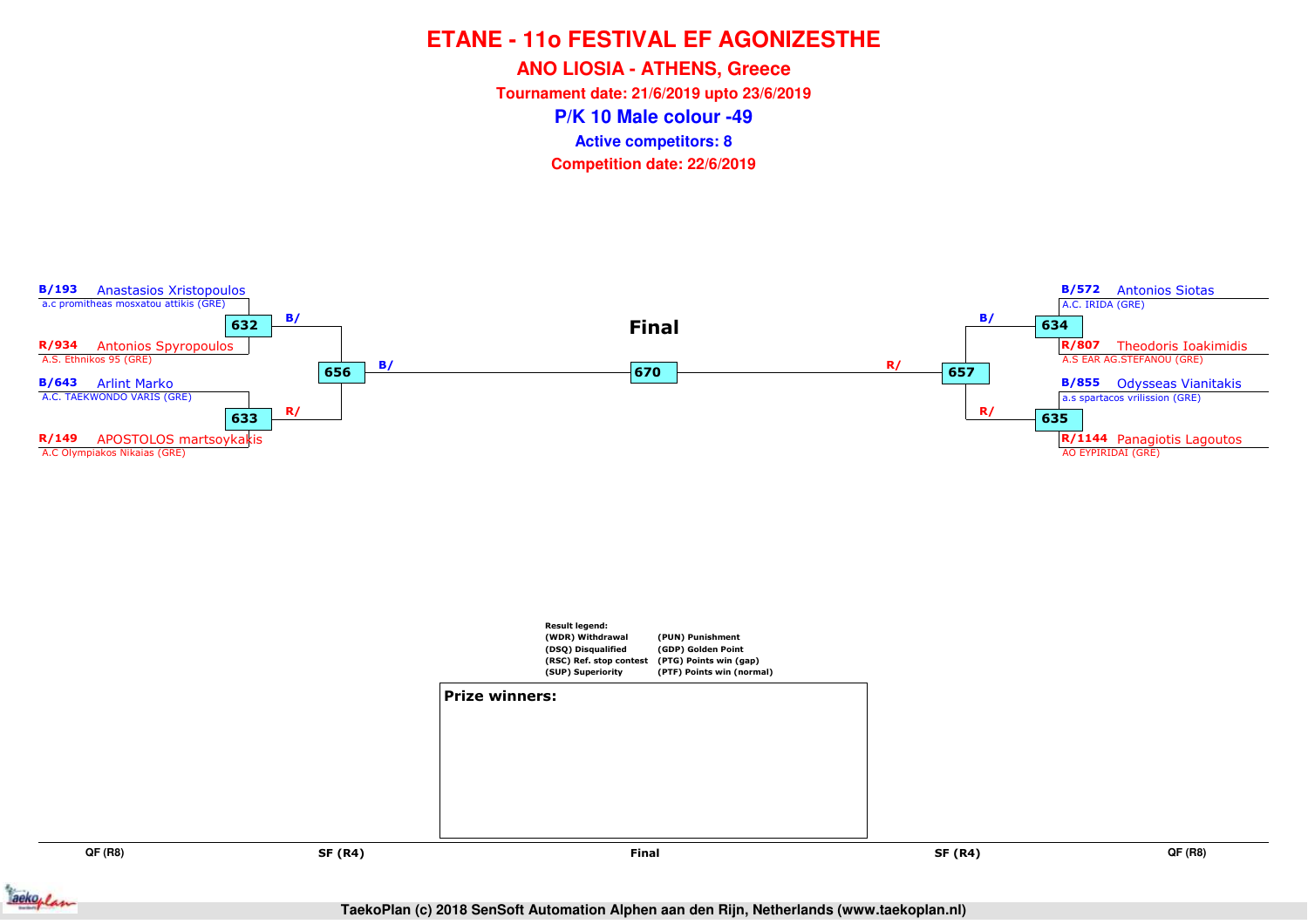**ANO LIOSIA - ATHENS, Greece**

**Tournament date: 21/6/2019 upto 23/6/2019**

**P/K 10 Male colour +49**

**Active competitors: 9**

**Competition date: 22/6/2019**





**TaekoPlan (c) 2018 SenSoft Automation Alphen aan den Rijn, Netherlands (www.taekoplan.nl)**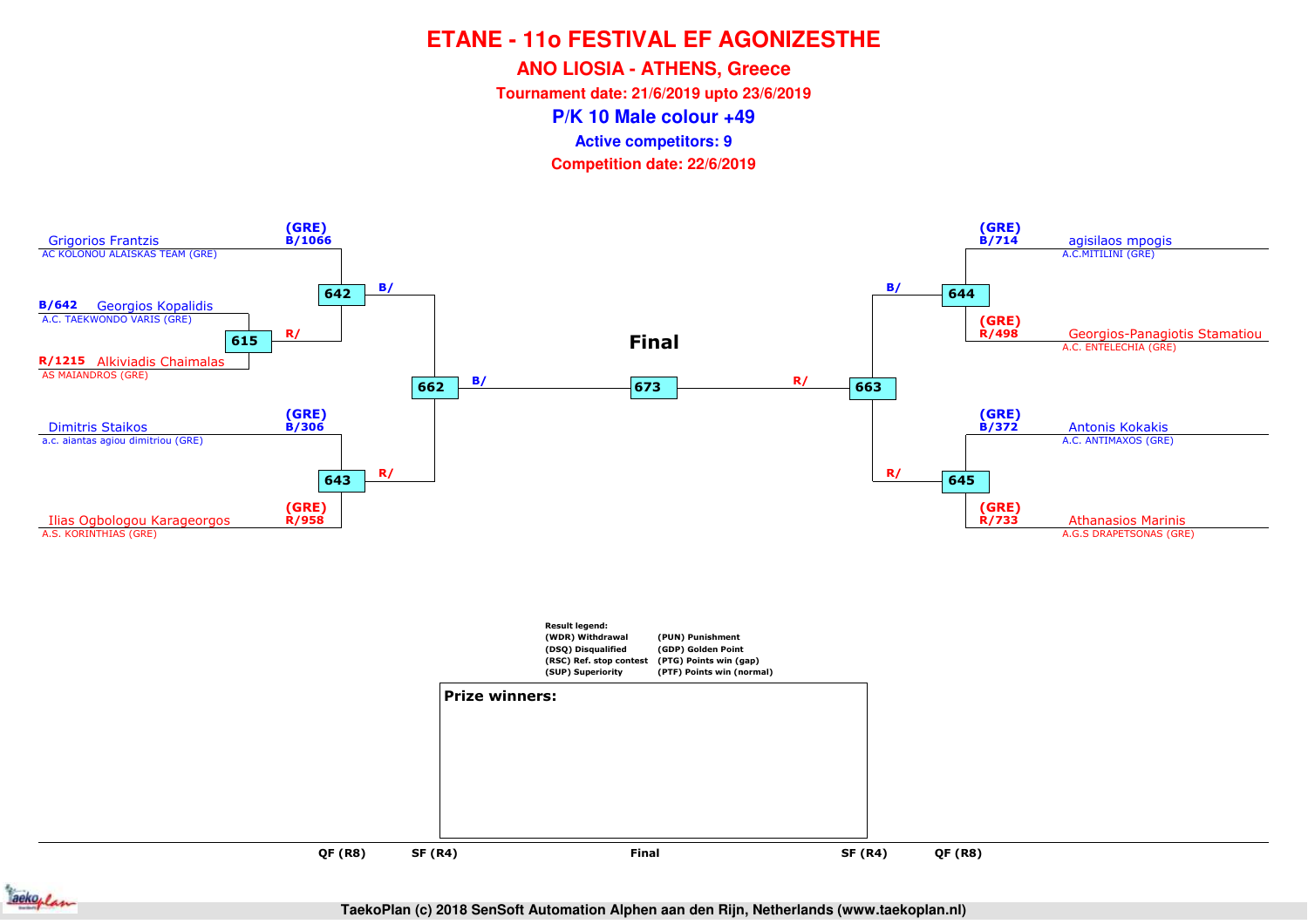**P/K 10 Female colour -21ANO LIOSIA - ATHENS, Greece Tournament date: 21/6/2019 upto 23/6/2019Competition date: 22/6/2019 Active competitors: 3**



**SF (R4)**



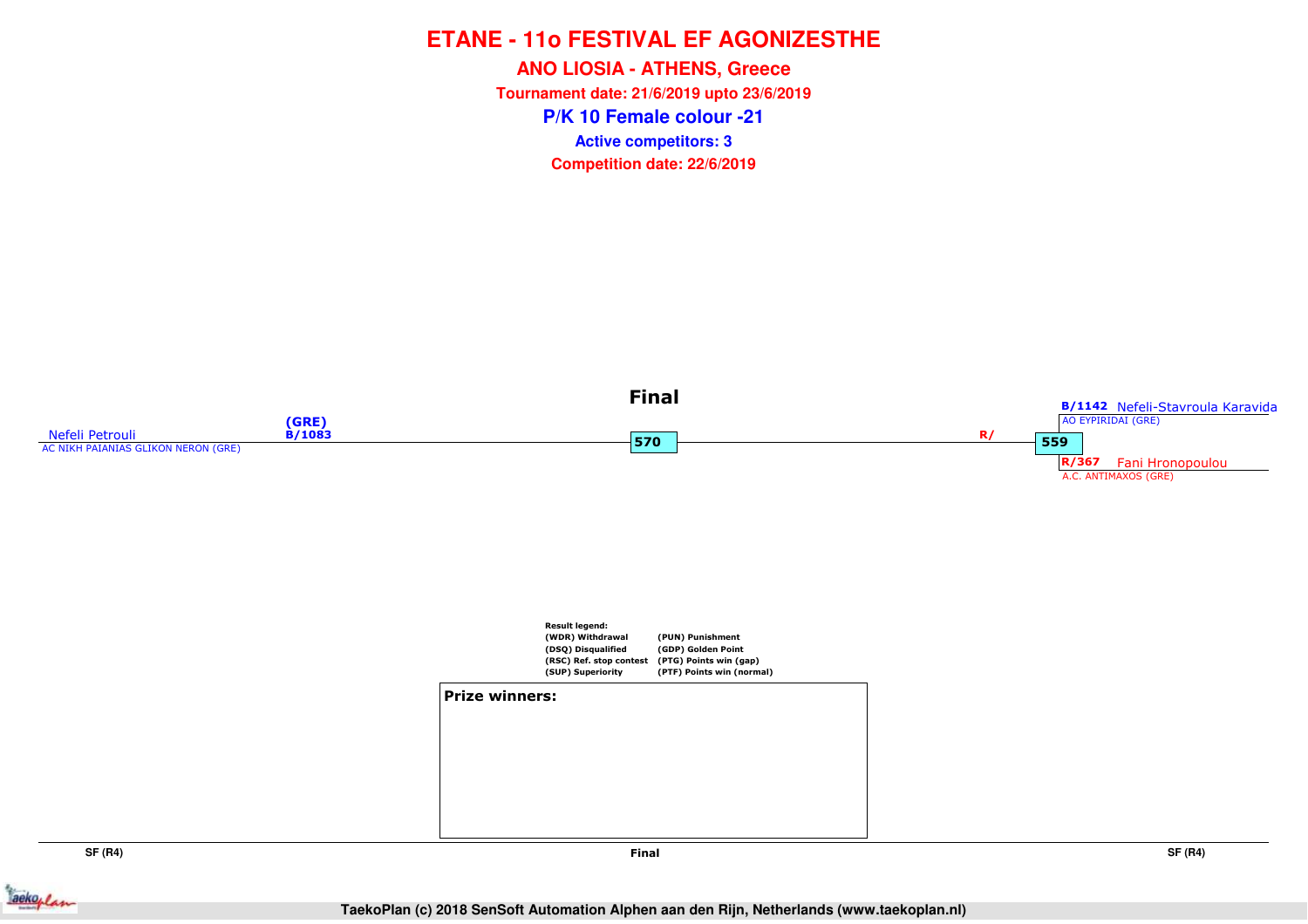**ANO LIOSIA - ATHENS, Greece**

**Tournament date: 21/6/2019 upto 23/6/2019**

**P/K 10 Female colour -24**

**Active competitors: 5**

**Competition date: 22/6/2019**



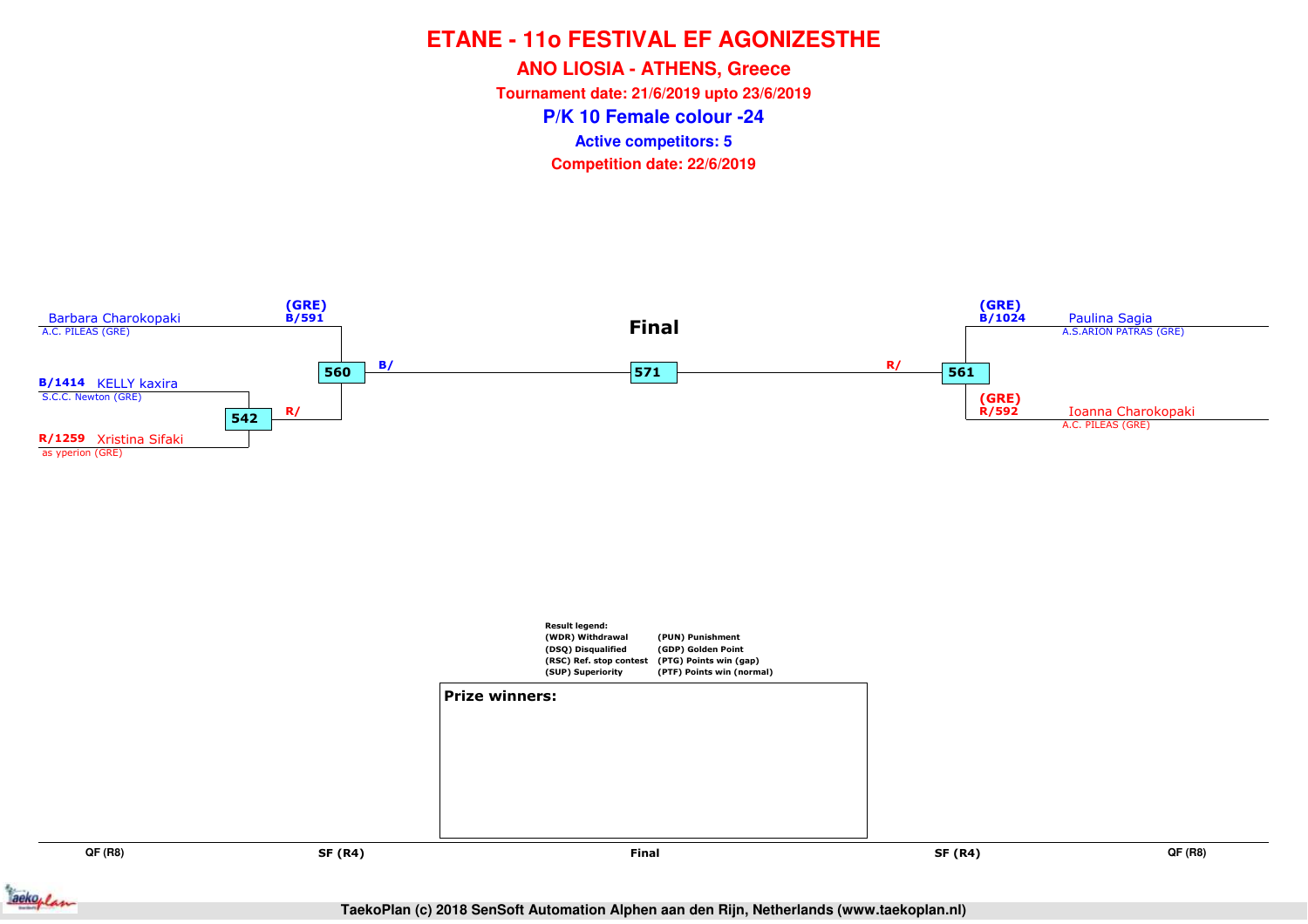

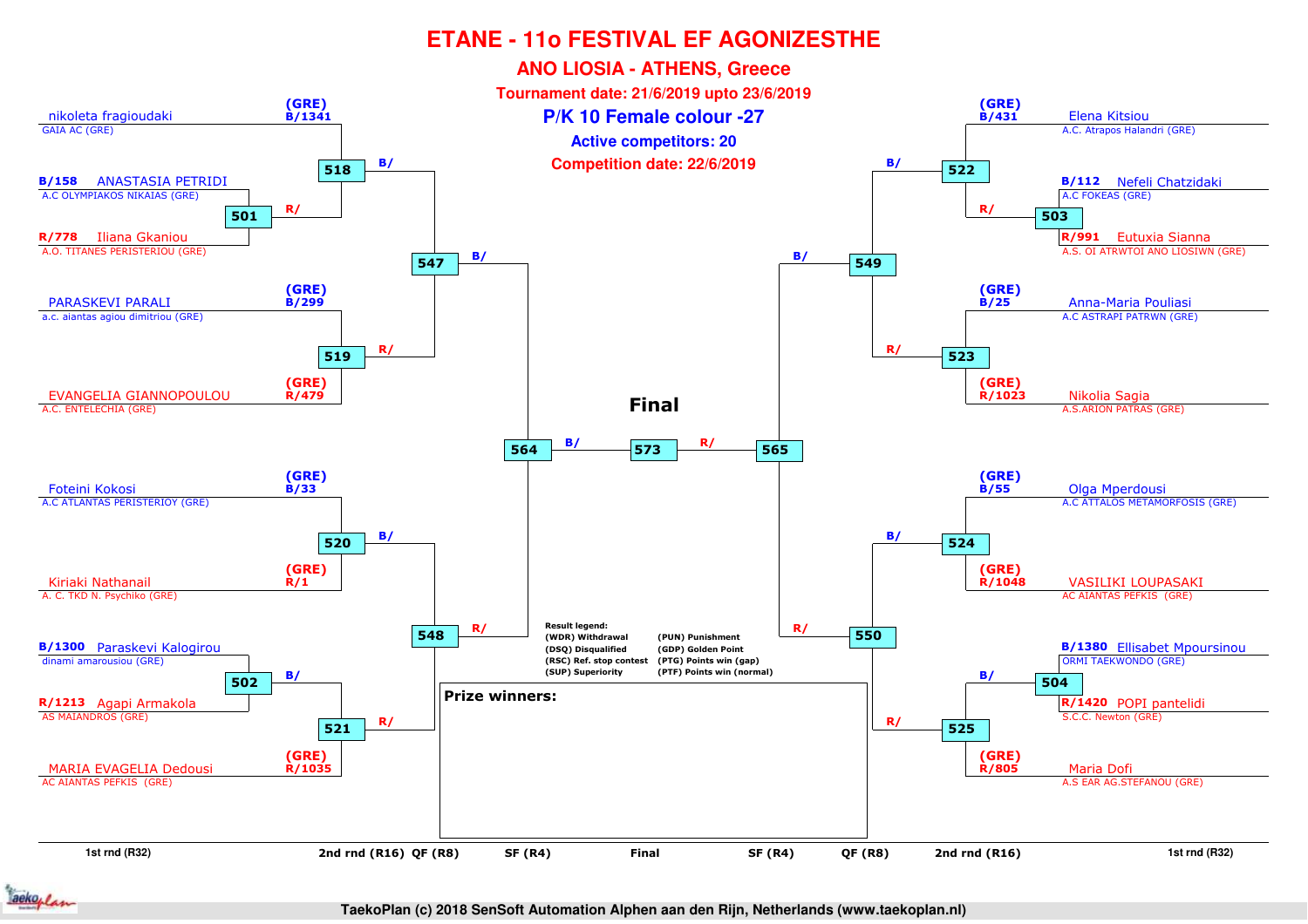

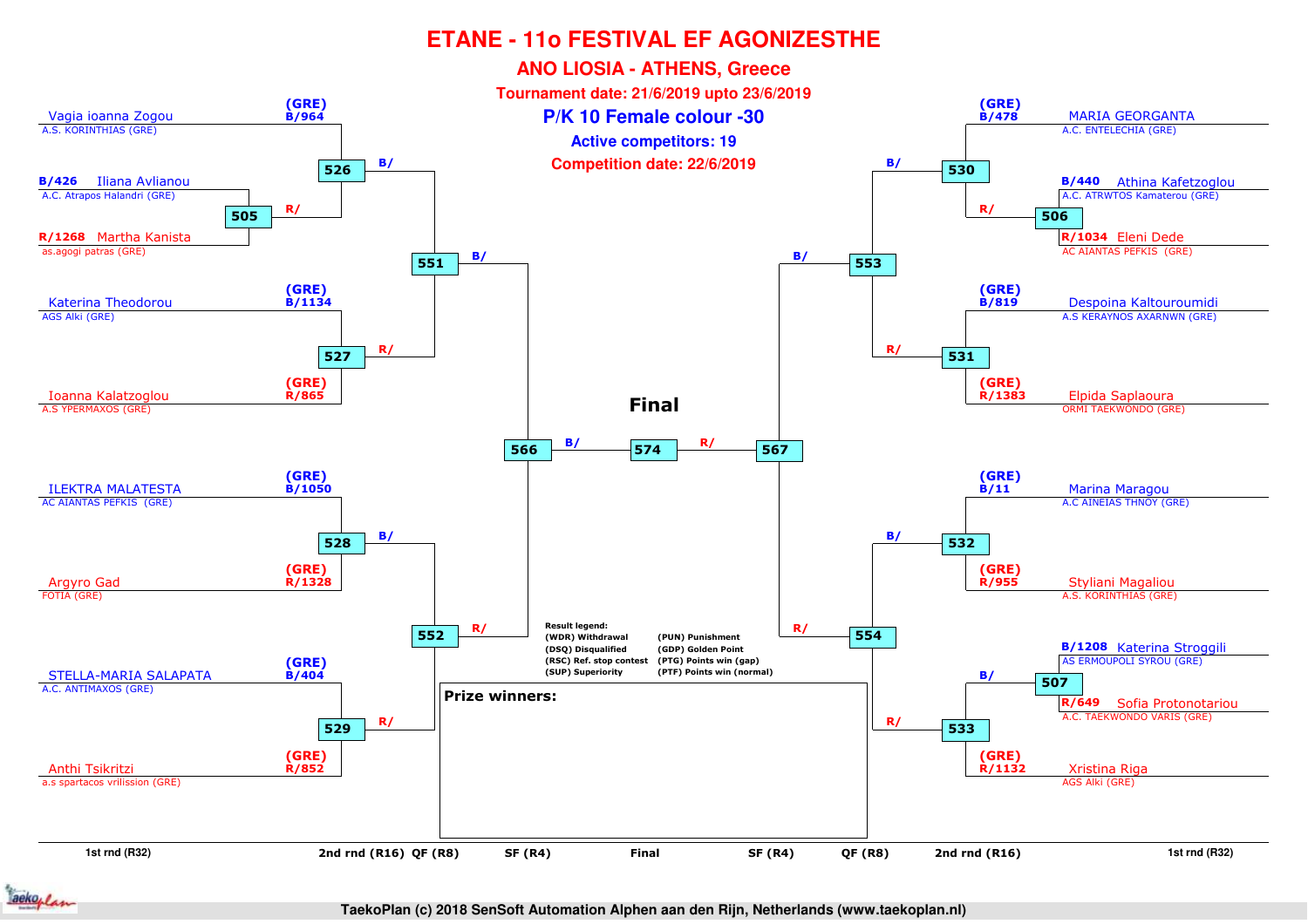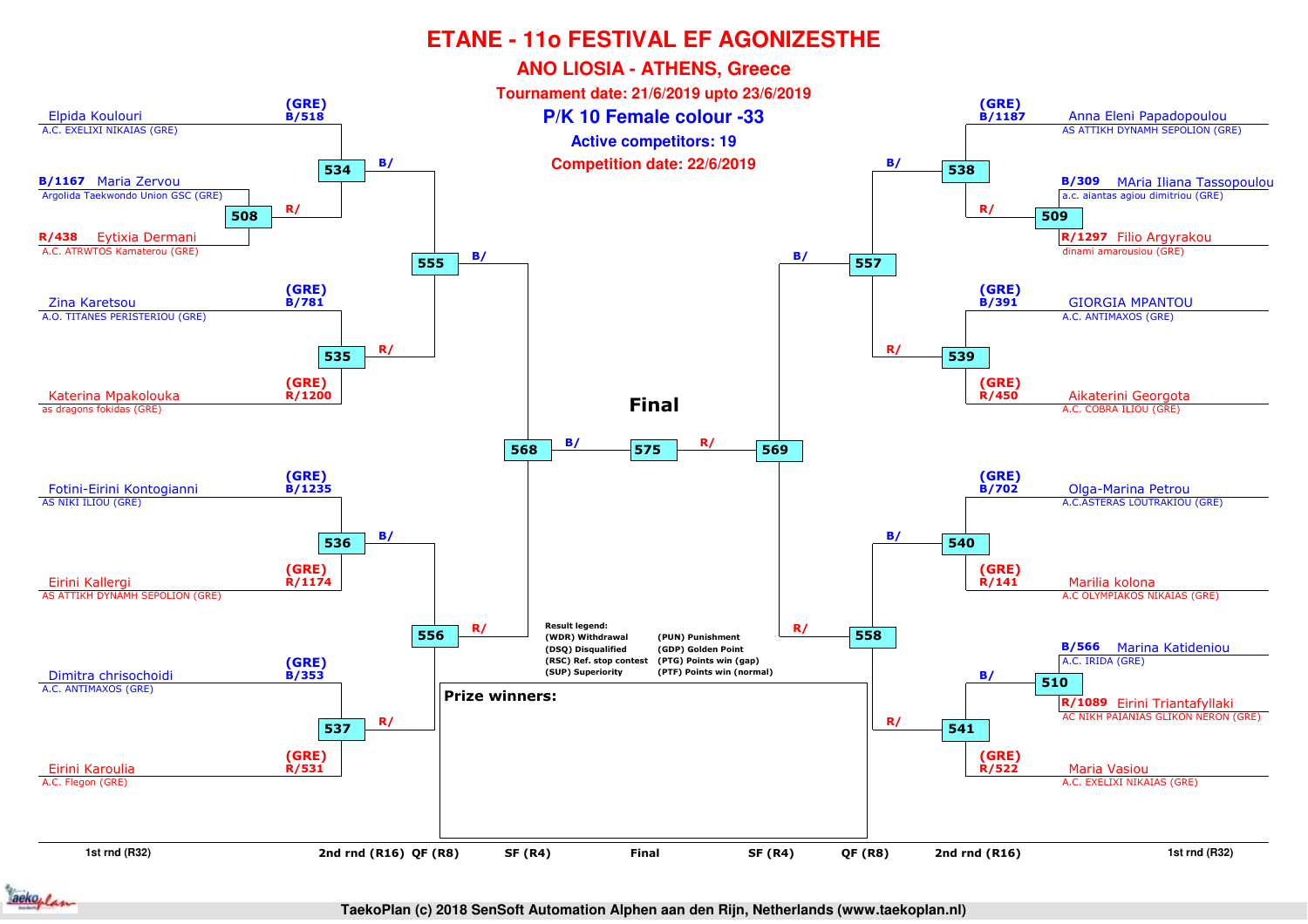**ANO LIOSIA - ATHENS, Greece**

**Tournament date: 21/6/2019 upto 23/6/2019**

**P/K 10 Female colour -37**

**Active competitors: 13**

**Competition date: 22/6/2019**





**TaekoPlan (c) 2018 SenSoft Automation Alphen aan den Rijn, Netherlands (www.taekoplan.nl)**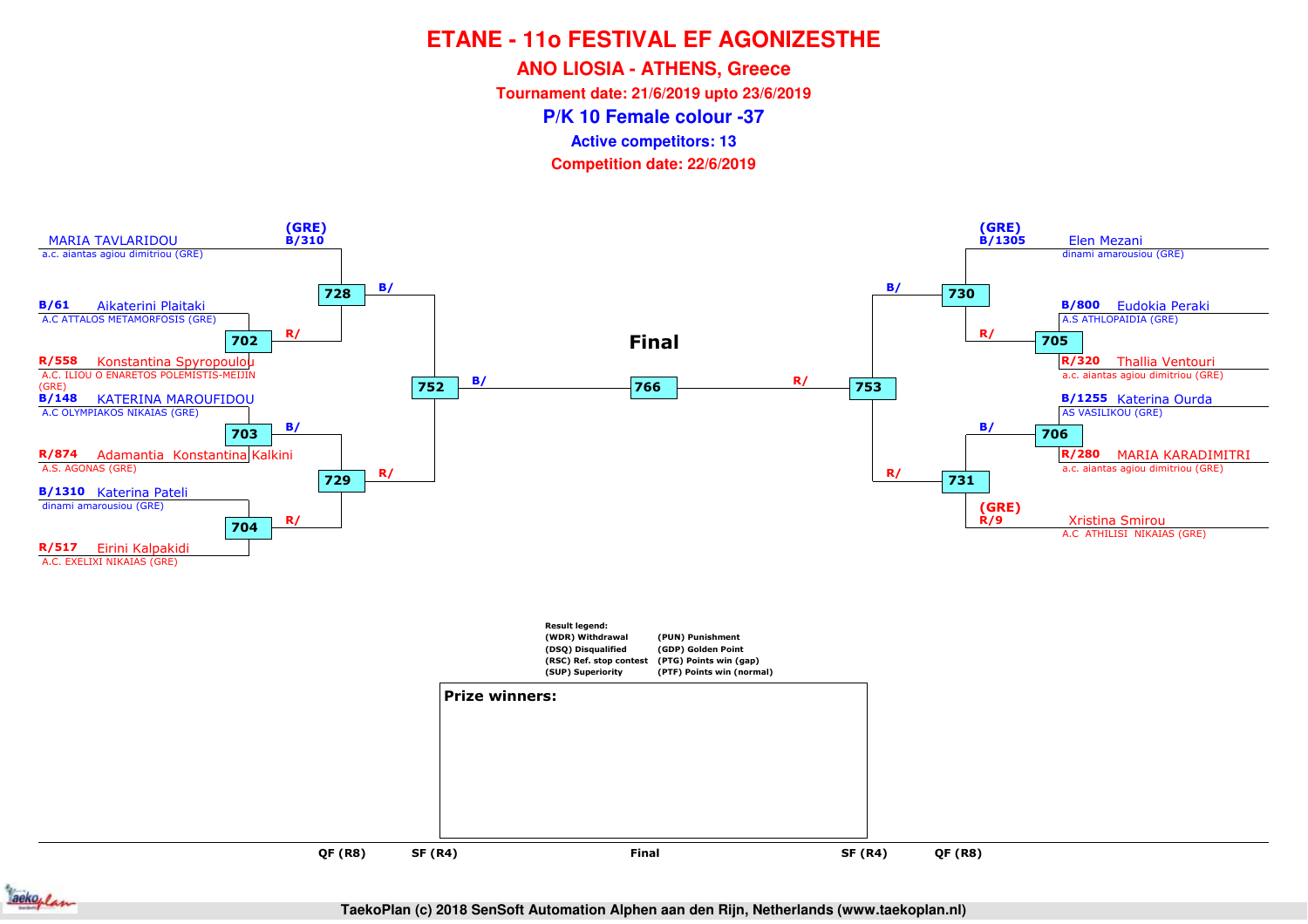**ANO LIOSIA - ATHENS, Greece**

**Tournament date: 21/6/2019 upto 23/6/2019**

**P/K 10 Female colour -41**

**Active competitors: 7**

**Competition date: 22/6/2019**



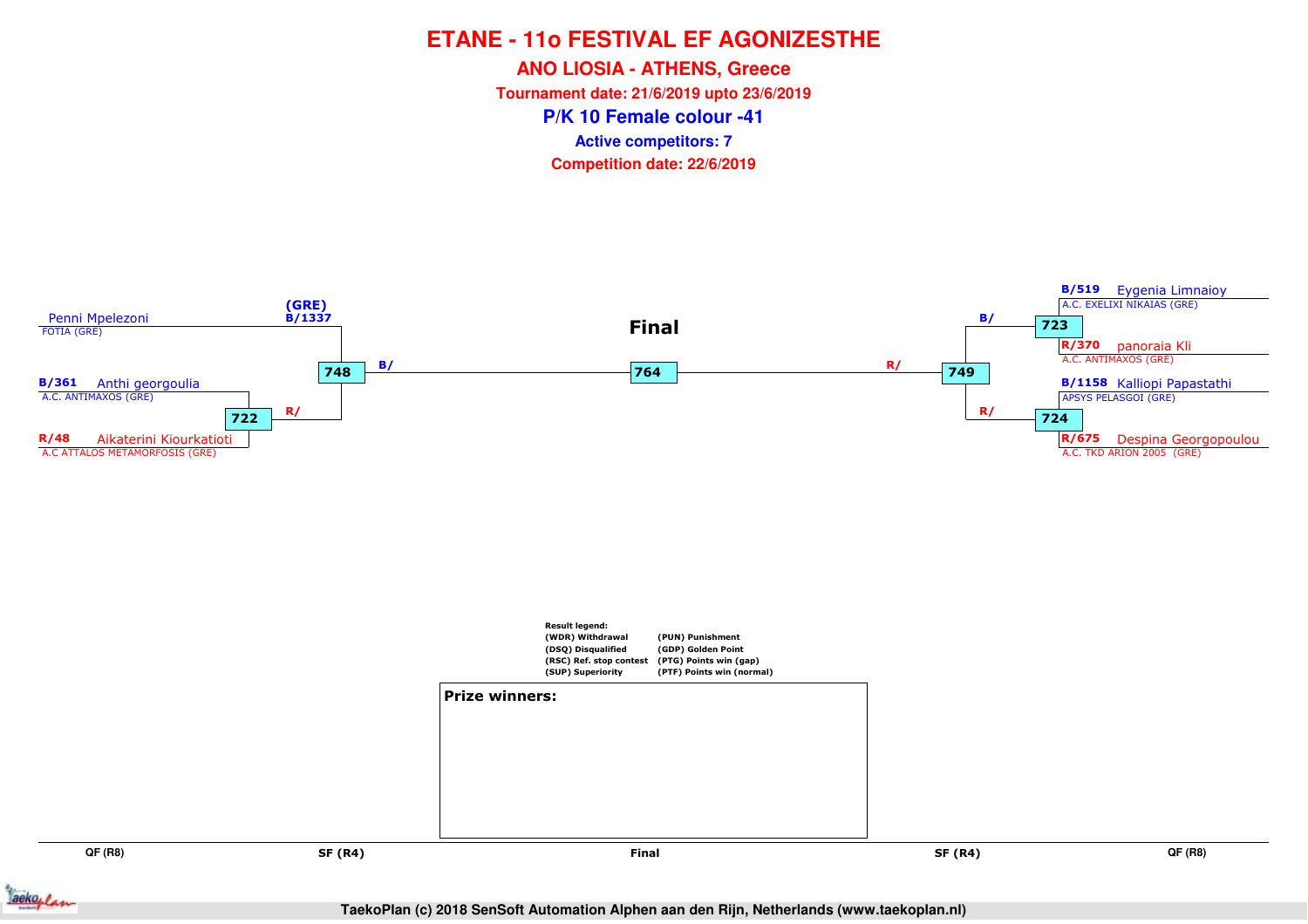**ANO LIOSIA - ATHENS, Greece**

**Tournament date: 21/6/2019 upto 23/6/2019**

**P/K 10 Female colour -45**

**Active competitors: 7**

**Competition date: 22/6/2019**



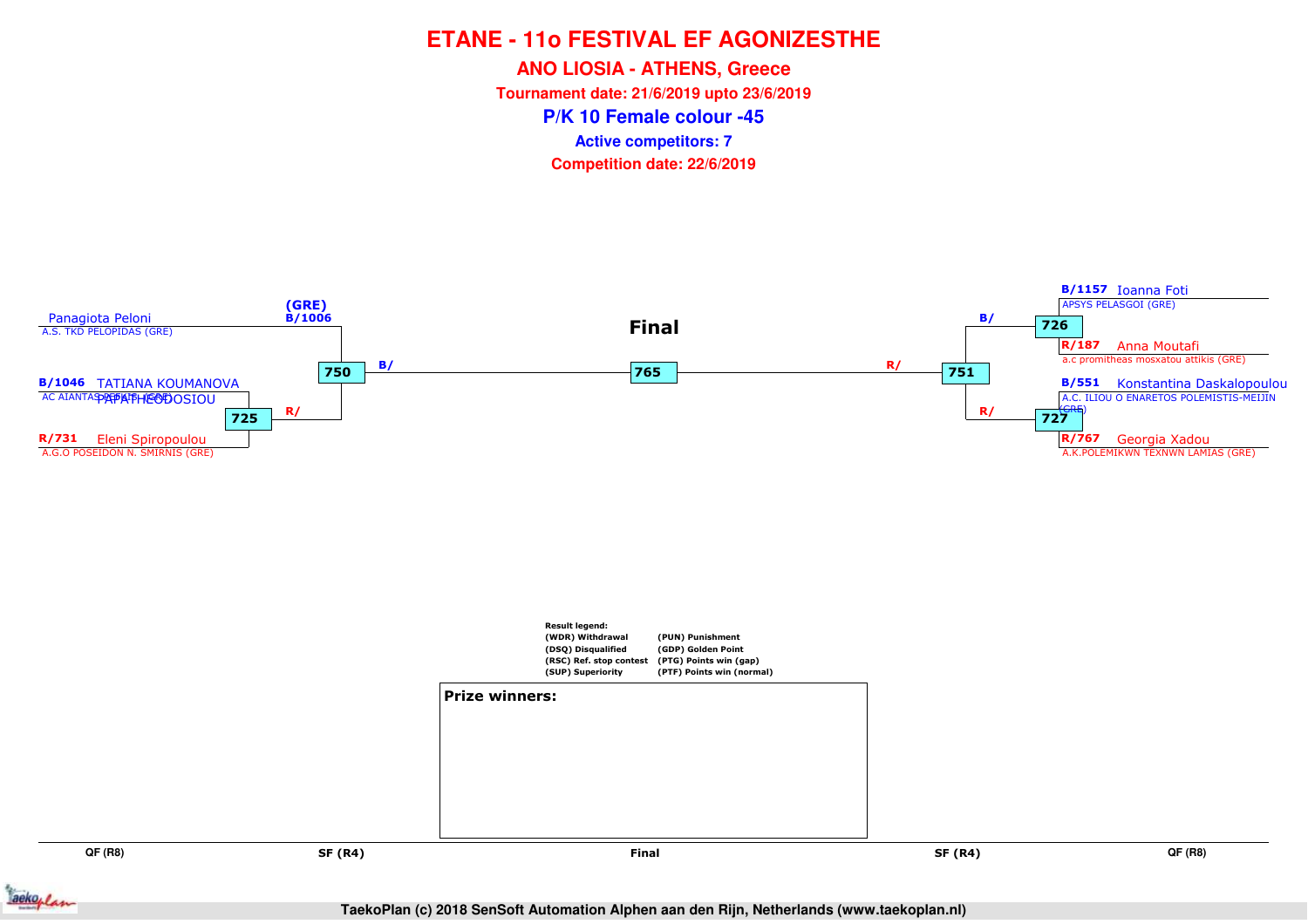**P/K 10 Female colour -49ANO LIOSIA - ATHENS, Greece Tournament date: 21/6/2019 upto 23/6/2019Competition date: 22/6/2019 Active competitors: 3**



**SF (R4)**



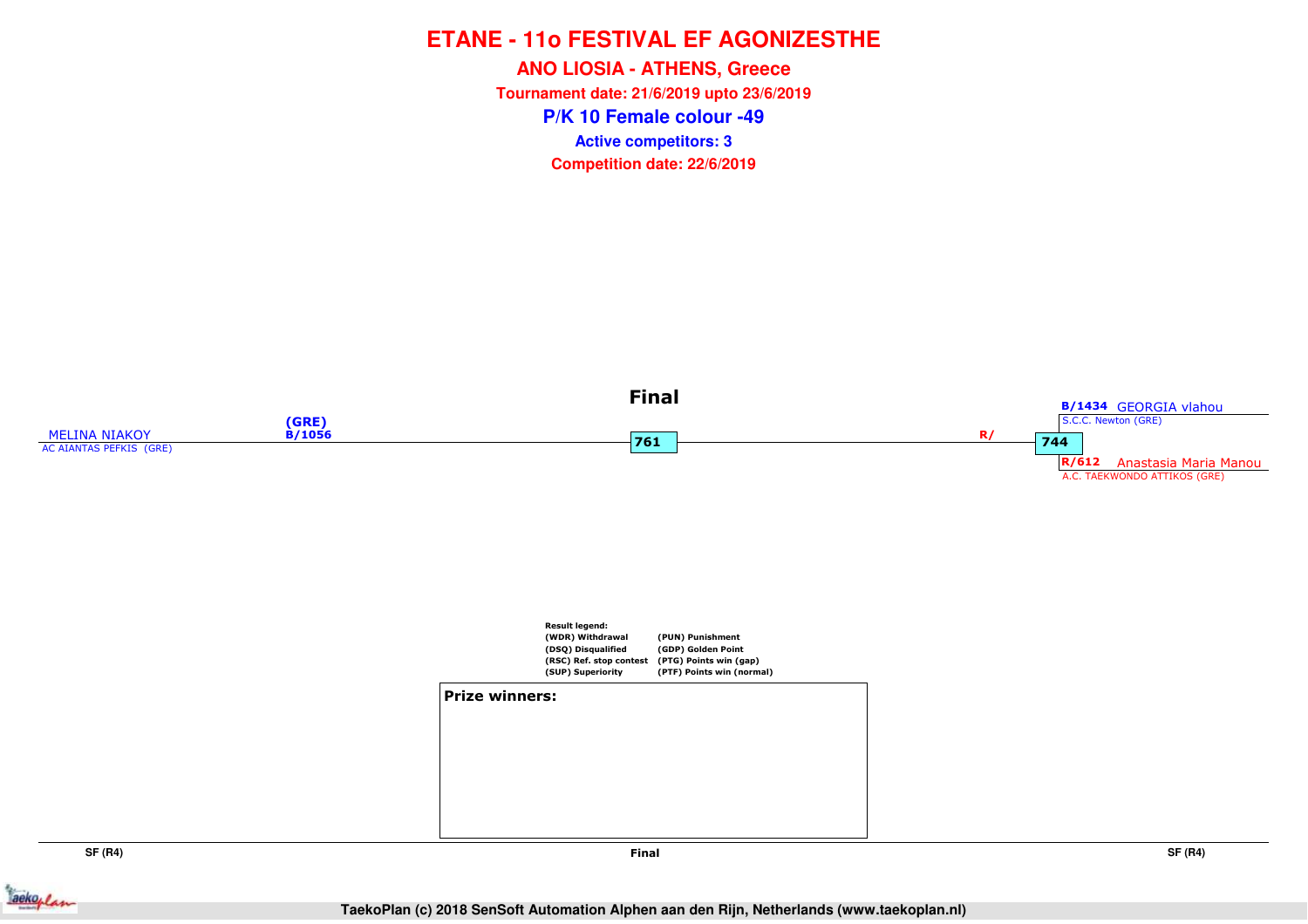**P/K 10 Female colour +49ANO LIOSIA - ATHENS, Greece Tournament date: 21/6/2019 upto 23/6/2019Competition date: 22/6/2019 Active competitors: 2**

**B/1163** Maria Theochari<br>APSYS PELASGOI (GRE)

**R/1047** EROFILI KYRIAKOY AC AIANTAS PEFKIS (GRE)



**668**

#### **Prize winners:**

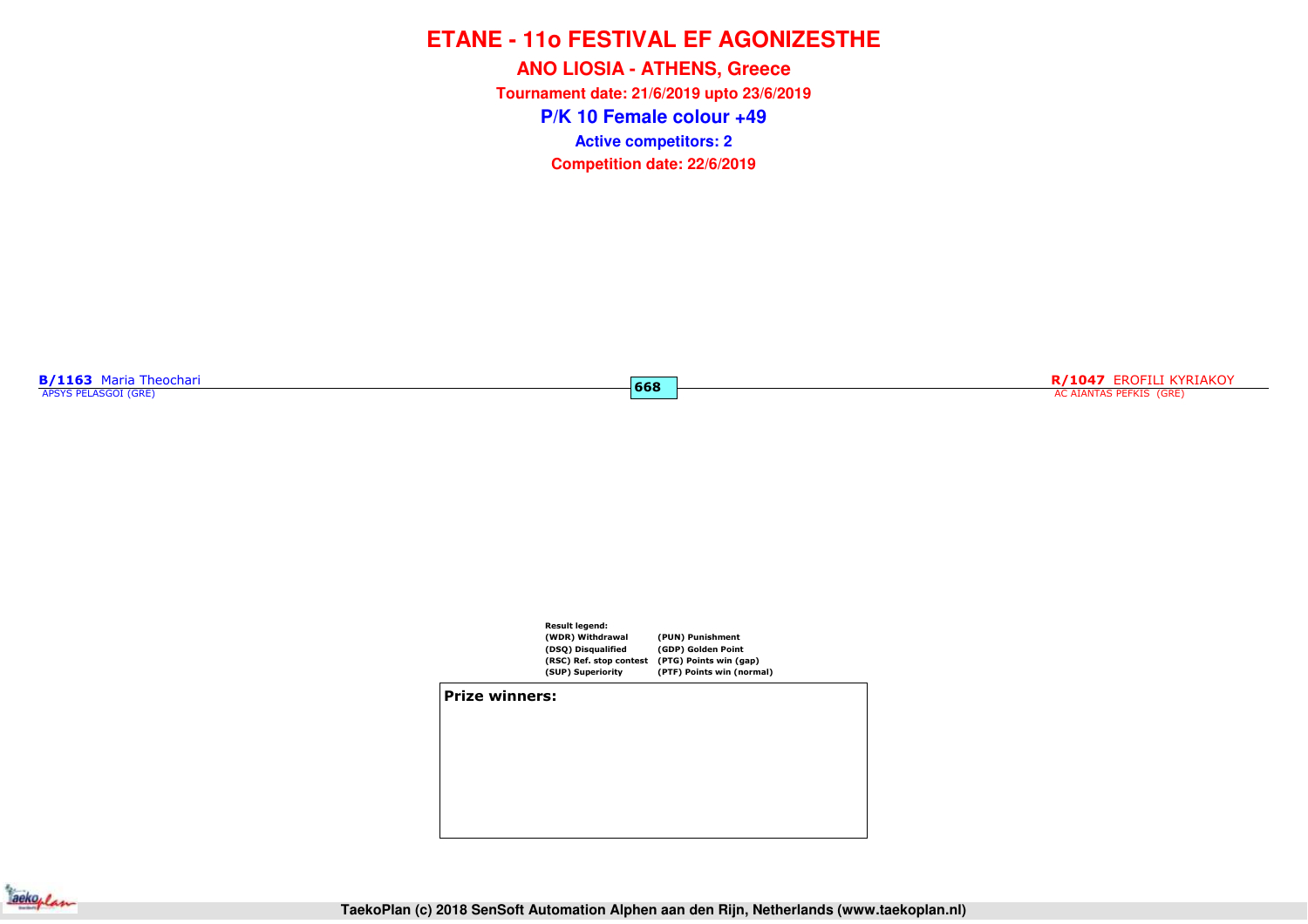**ANO LIOSIA - ATHENS, Greece**

**Tournament date: 21/6/2019 upto 23/6/2019**

**P/K 11 Male colour -21**

**Active competitors: 6**

**Competition date: 22/6/2019**



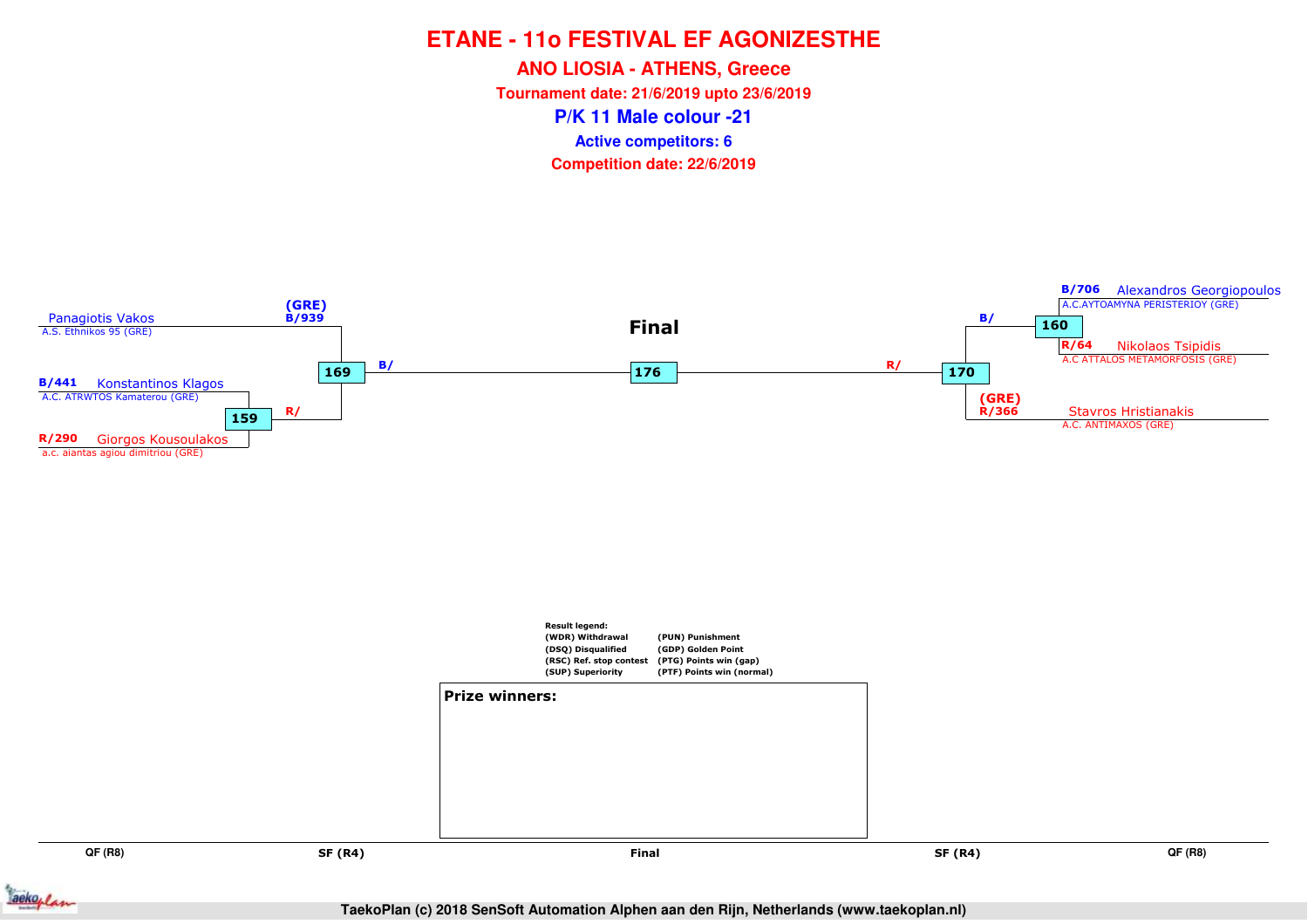

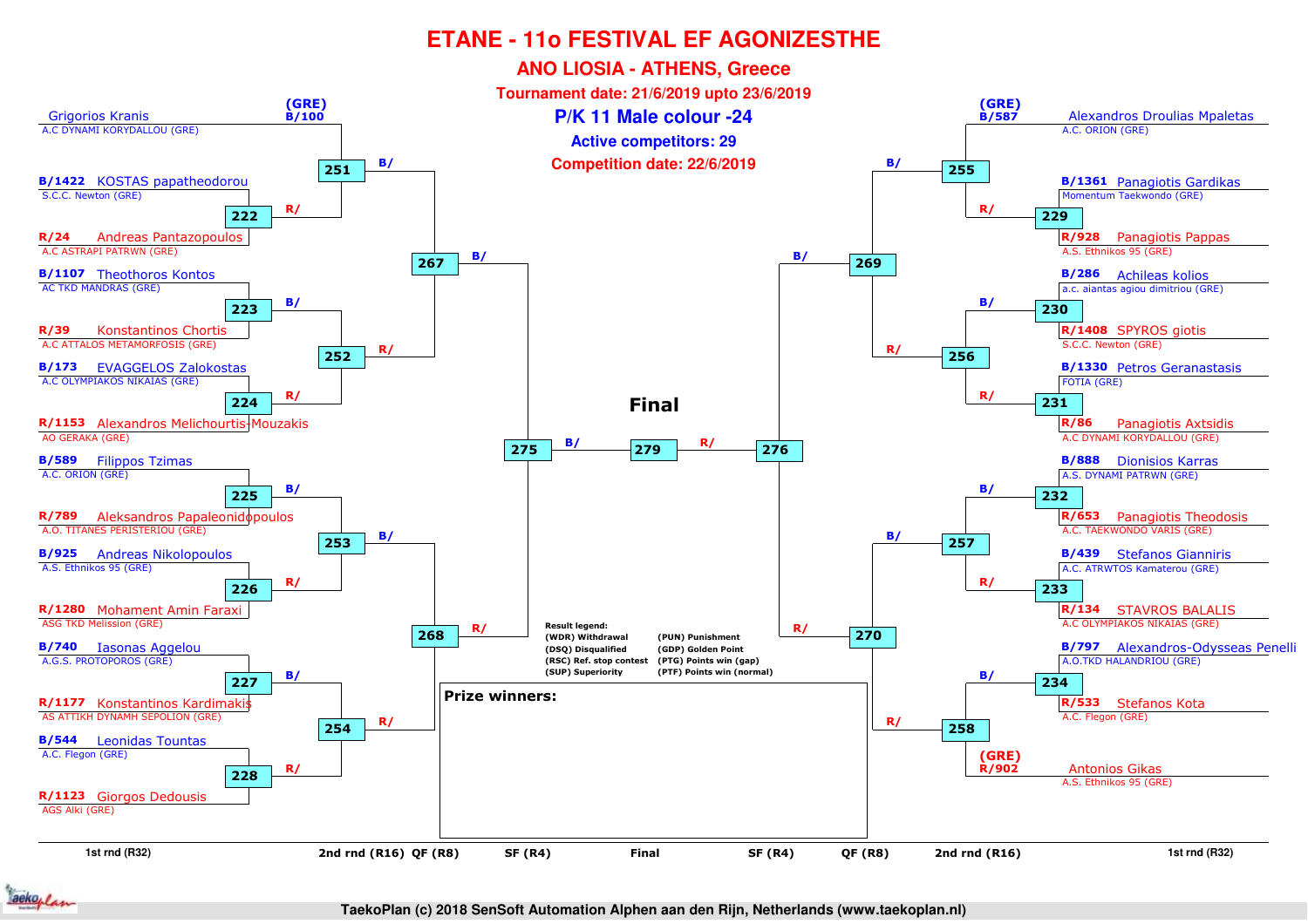

**1st rnd (R64)**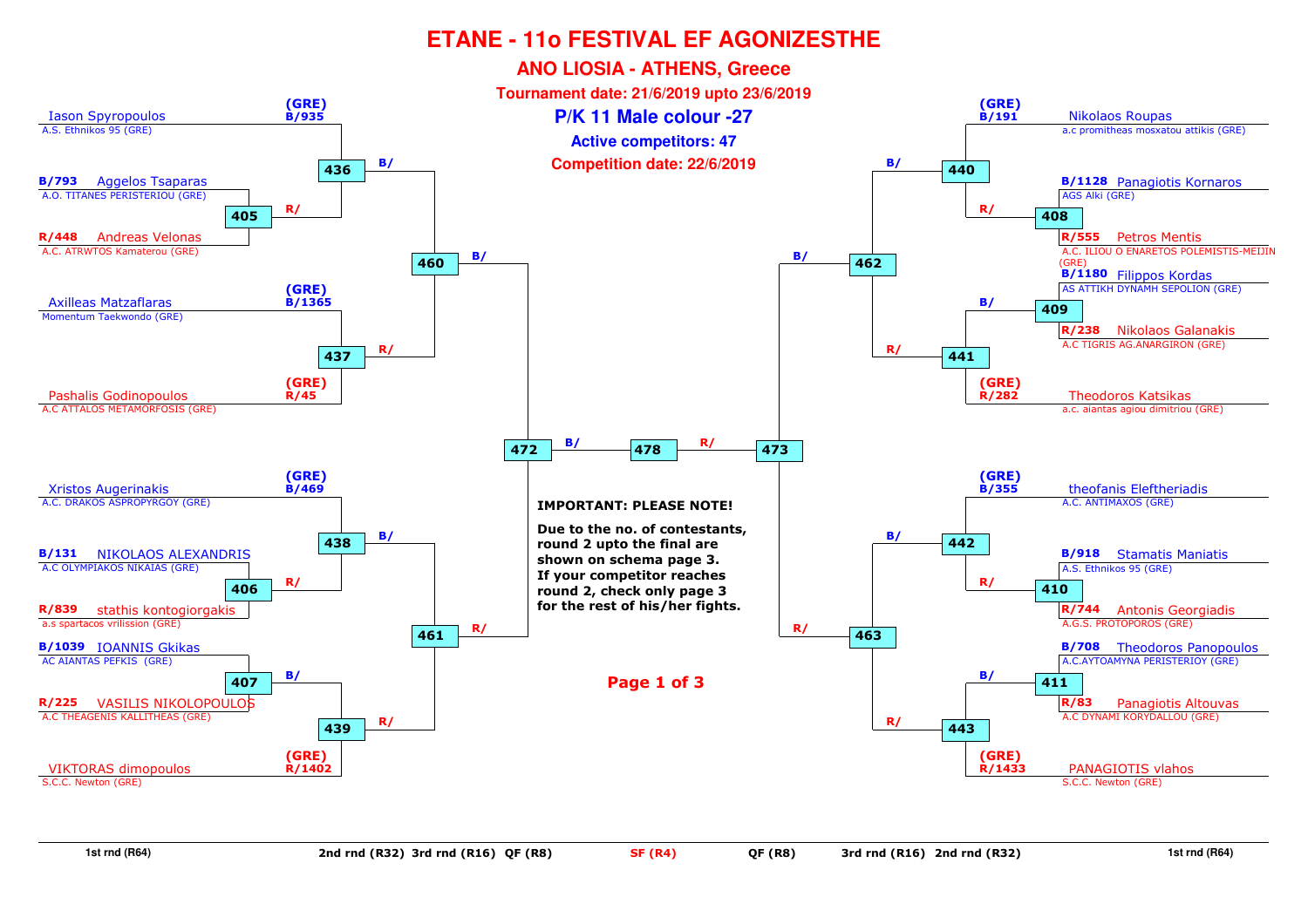

**1st rnd (R64)**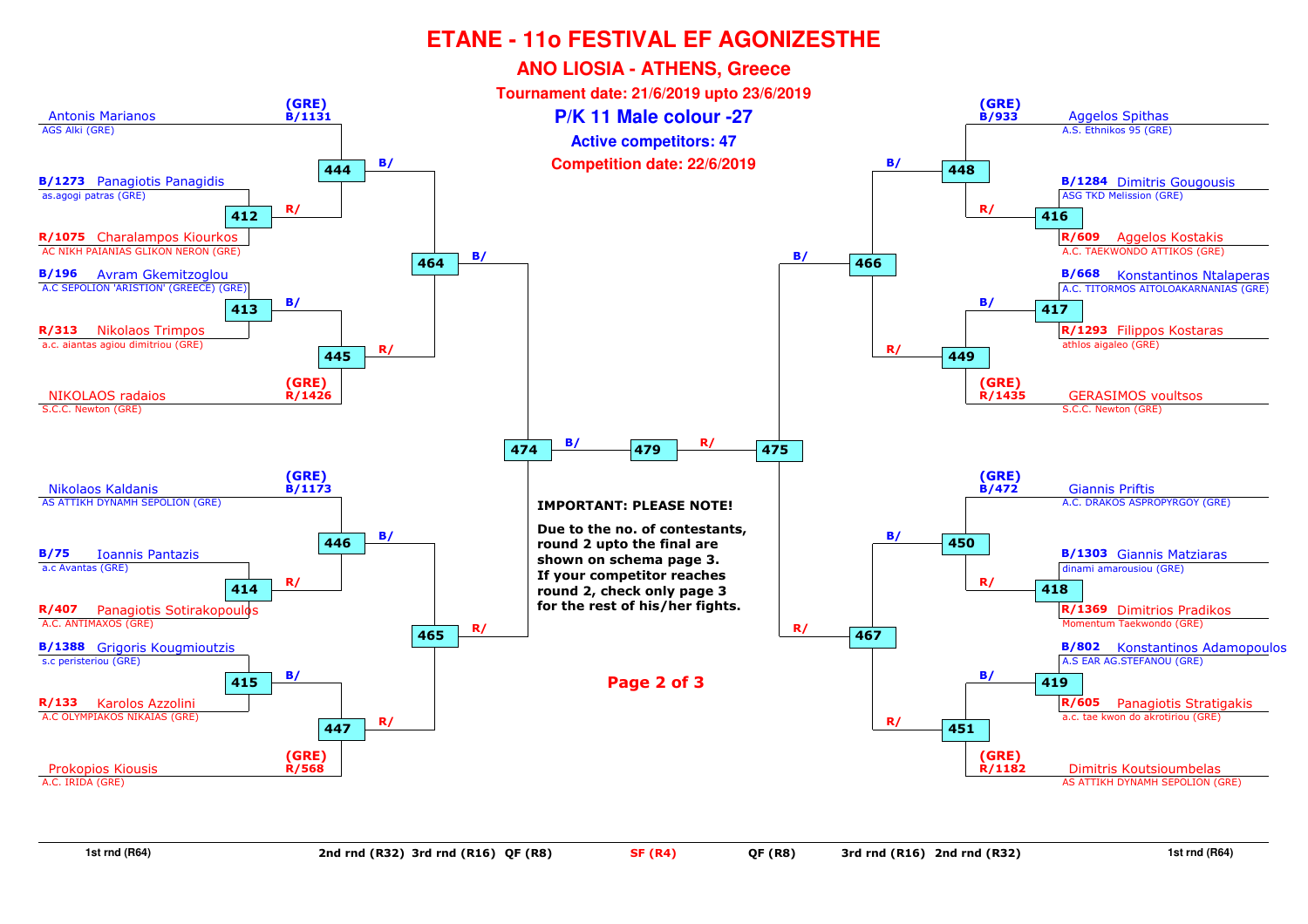

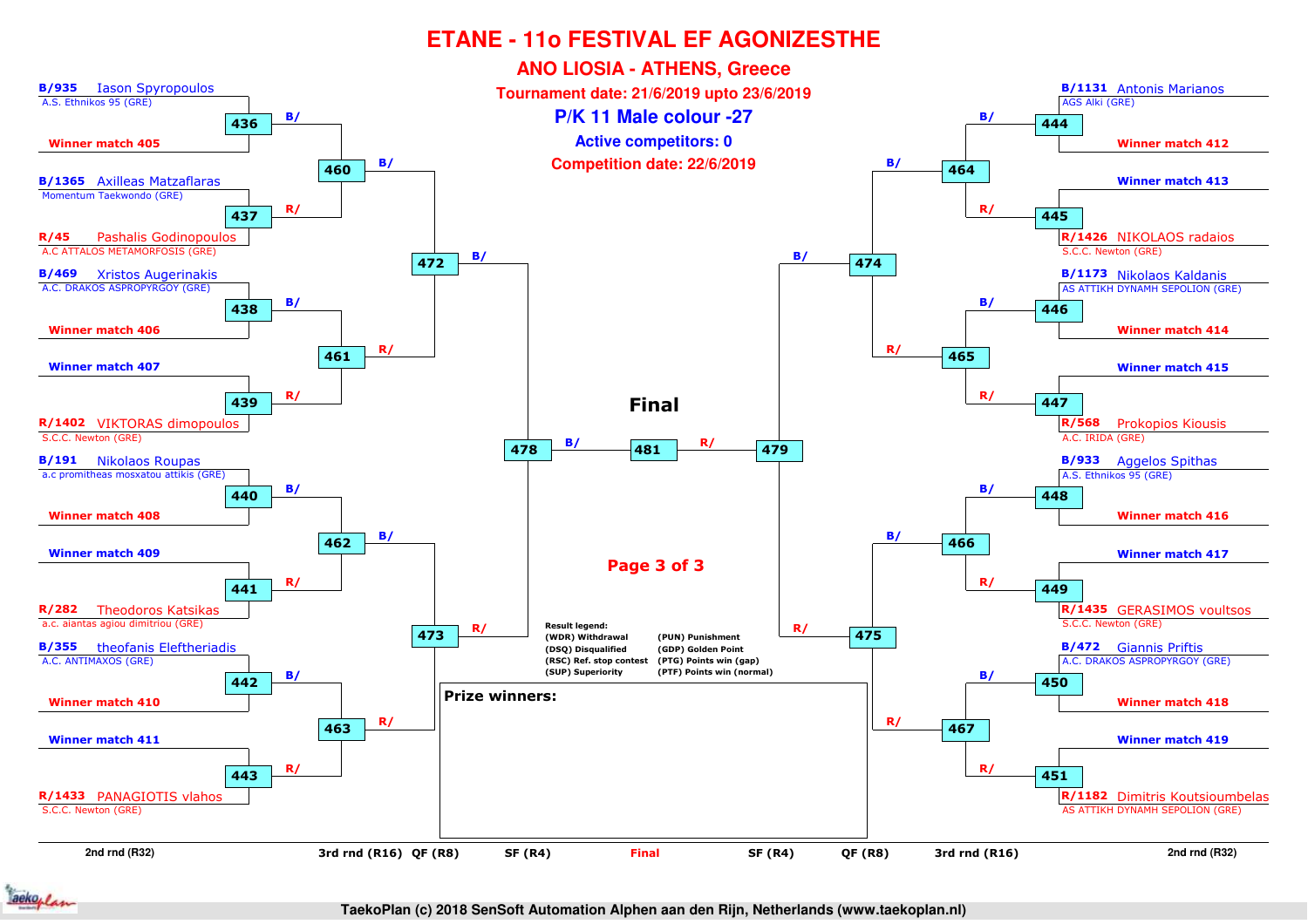

**TaekoPlan (c) 2018 SenSoft Automation Alphen aan den Rijn, Netherlands (www.taekoplan.nl)**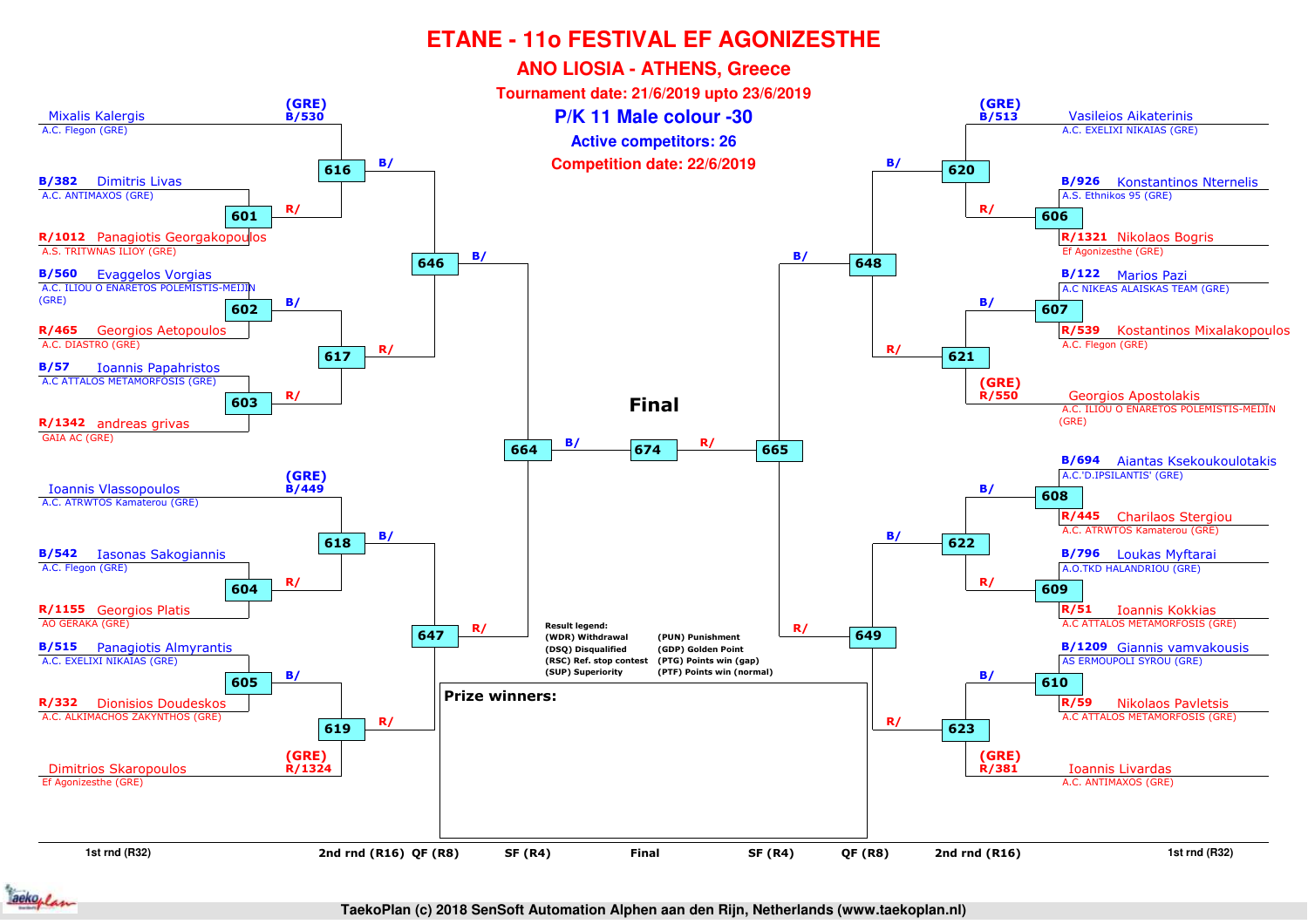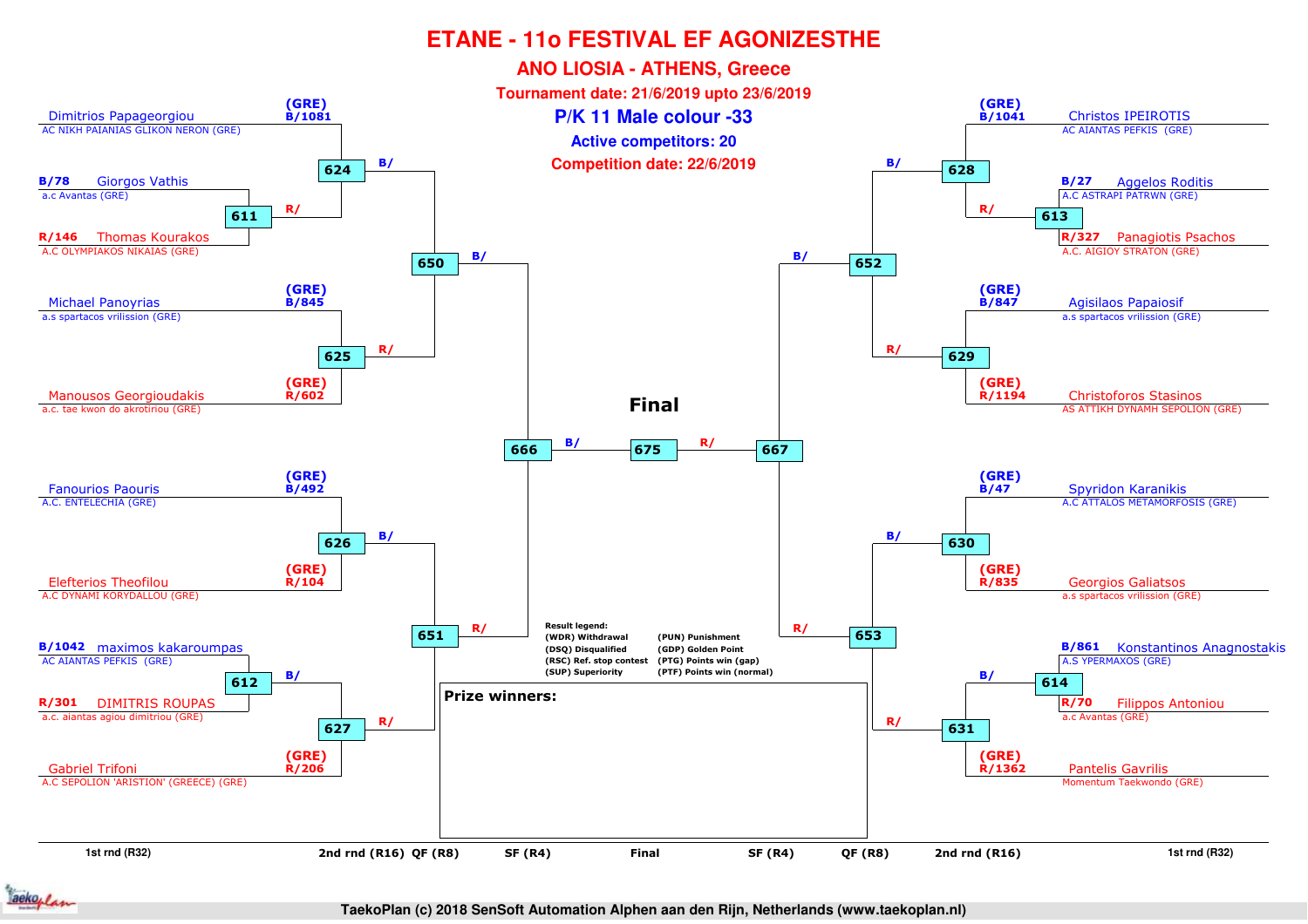**ANO LIOSIA - ATHENS, Greece**

**Tournament date: 21/6/2019 upto 23/6/2019**

**P/K 11 Male colour -37**

**Active competitors: 15**

**Competition date: 22/6/2019**





**TaekoPlan (c) 2018 SenSoft Automation Alphen aan den Rijn, Netherlands (www.taekoplan.nl)**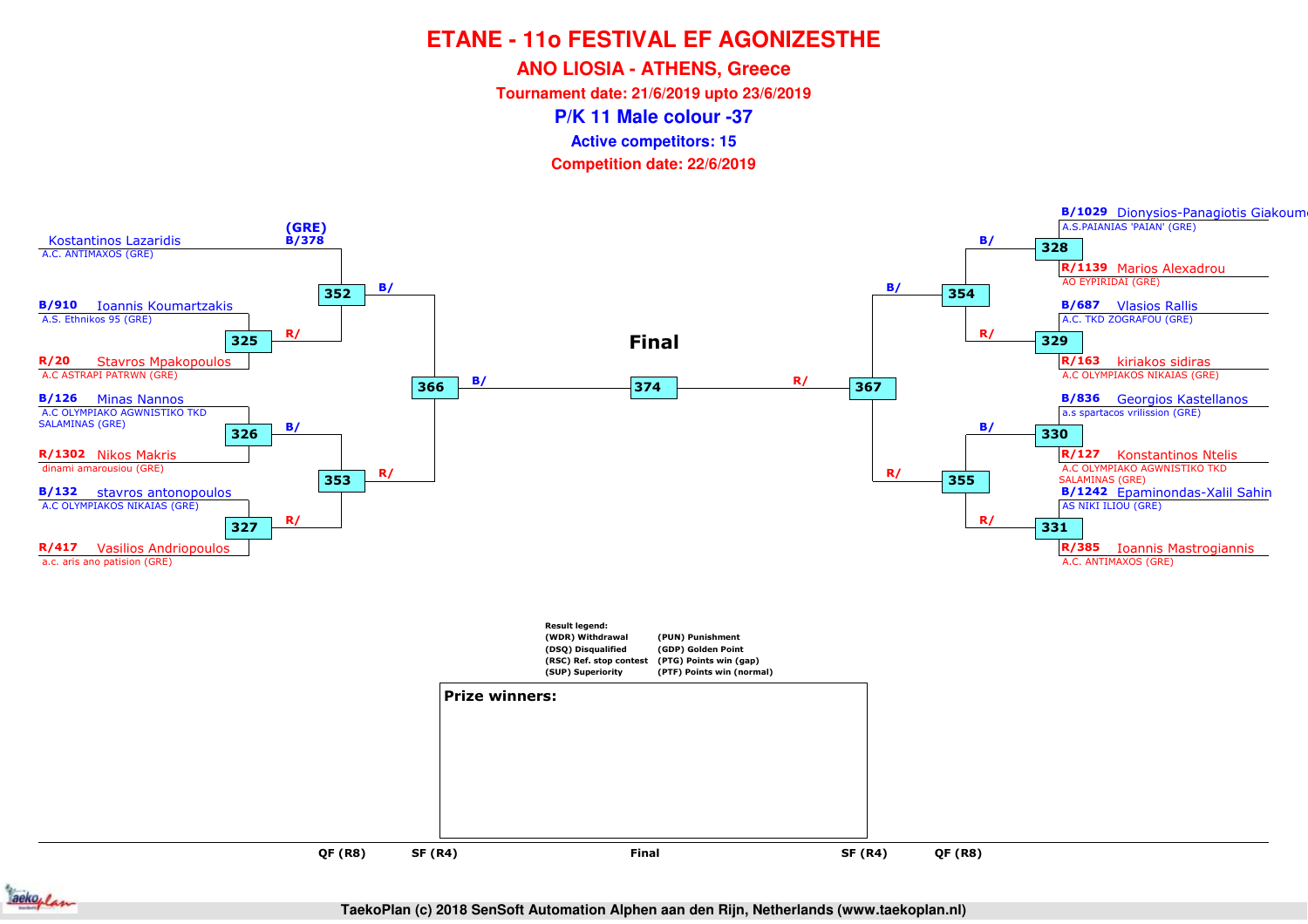**ANO LIOSIA - ATHENS, Greece**

**Tournament date: 21/6/2019 upto 23/6/2019**

**P/K 11 Male colour -41**

**Active competitors: 8**

**Competition date: 22/6/2019**



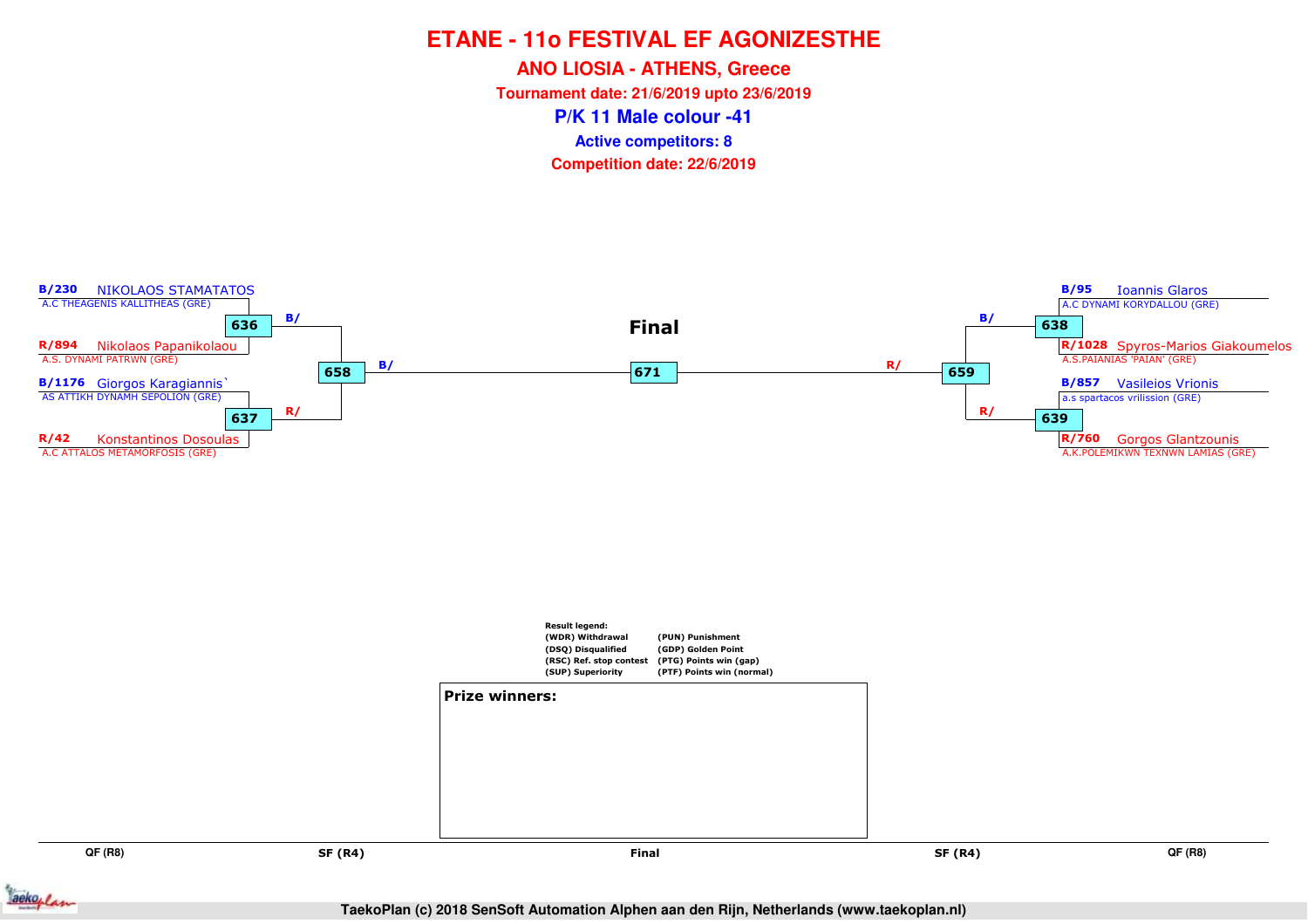**P/K 11 Male colour -45ANO LIOSIA - ATHENS, Greece Tournament date: 21/6/2019 upto 23/6/2019Competition date: 22/6/2019 Active competitors: 4**



**SF (R4)**

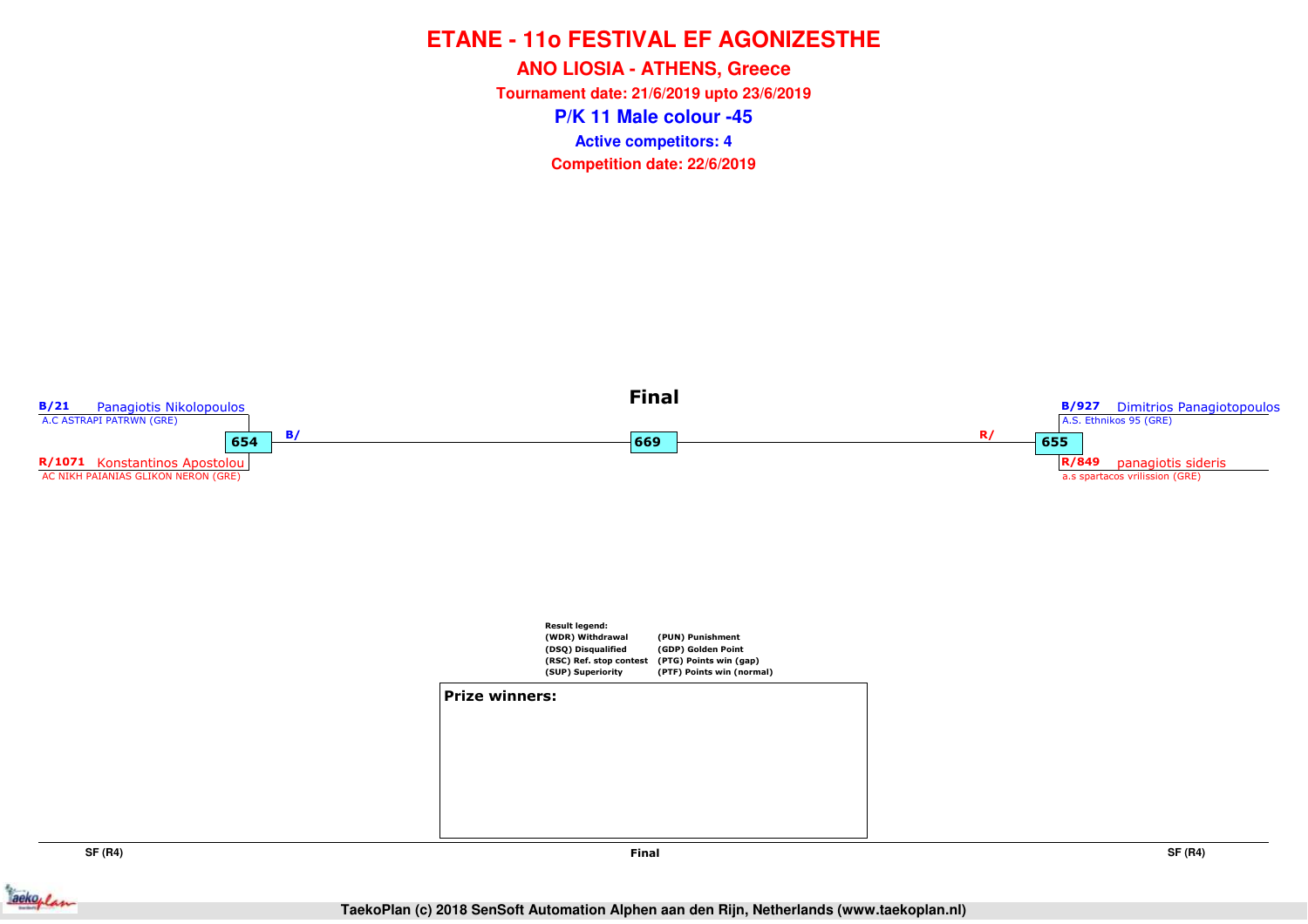**P/K 11 Male colour +49ANO LIOSIA - ATHENS, Greece Tournament date: 21/6/2019 upto 23/6/2019Competition date: 22/6/2019 Active competitors: 2**

**760**

**B/1100** Lefteris Vrailas

**R/167** paris tsinisizelis A.C OLYMPIAKOS NIKAIAS (GRE)



**Prize winners:**

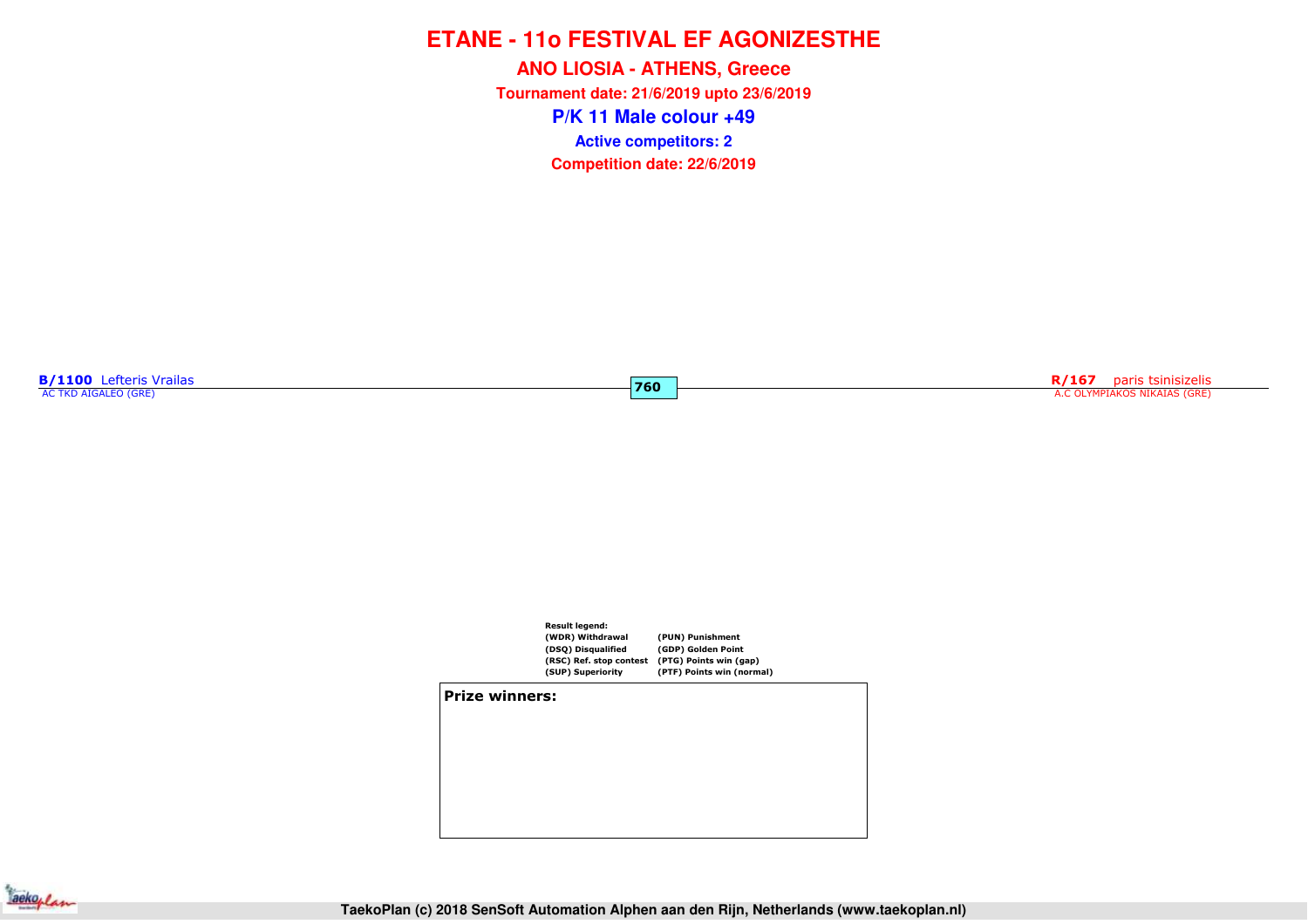**ANO LIOSIA - ATHENS, Greece**

**Tournament date: 21/6/2019 upto 23/6/2019**

**P/K 11 Female colour -21**

**Active competitors: 6**

**Competition date: 22/6/2019**



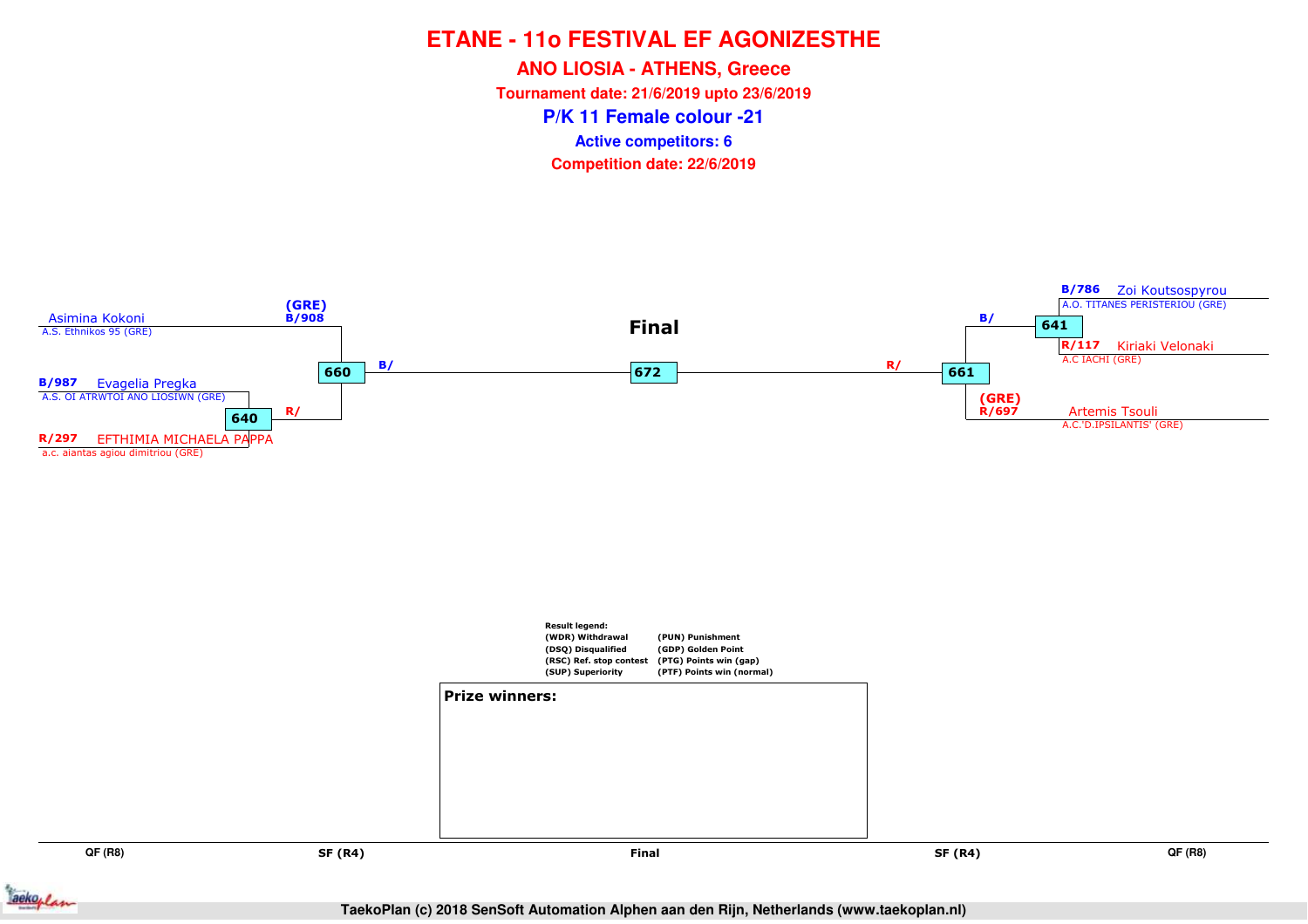**ANO LIOSIA - ATHENS, Greece**

**Tournament date: 21/6/2019 upto 23/6/2019**

**P/K 11 Female colour -24**

**Active competitors: 12**

**Competition date: 22/6/2019**





**QF (R8)**

**SF (R4)**

**TaekoPlan (c) 2018 SenSoft Automation Alphen aan den Rijn, Netherlands (www.taekoplan.nl)**

**Final**

**QF (R8)**

and **SF (R4)** Final SF (R4)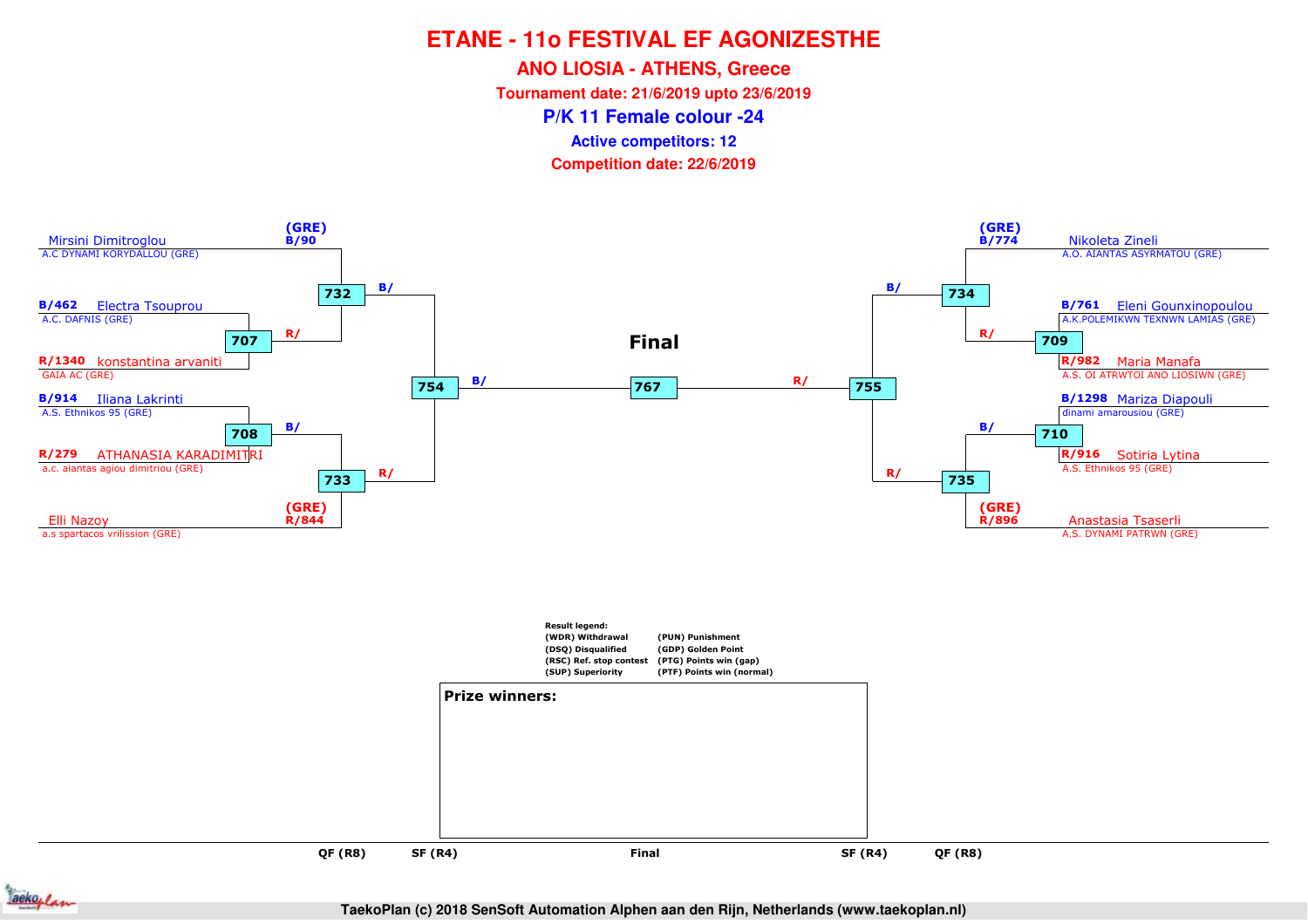

#### **TaekoPlan (c) 2018 SenSoft Automation Alphen aan den Rijn, Netherlands (www.taekoplan.nl)**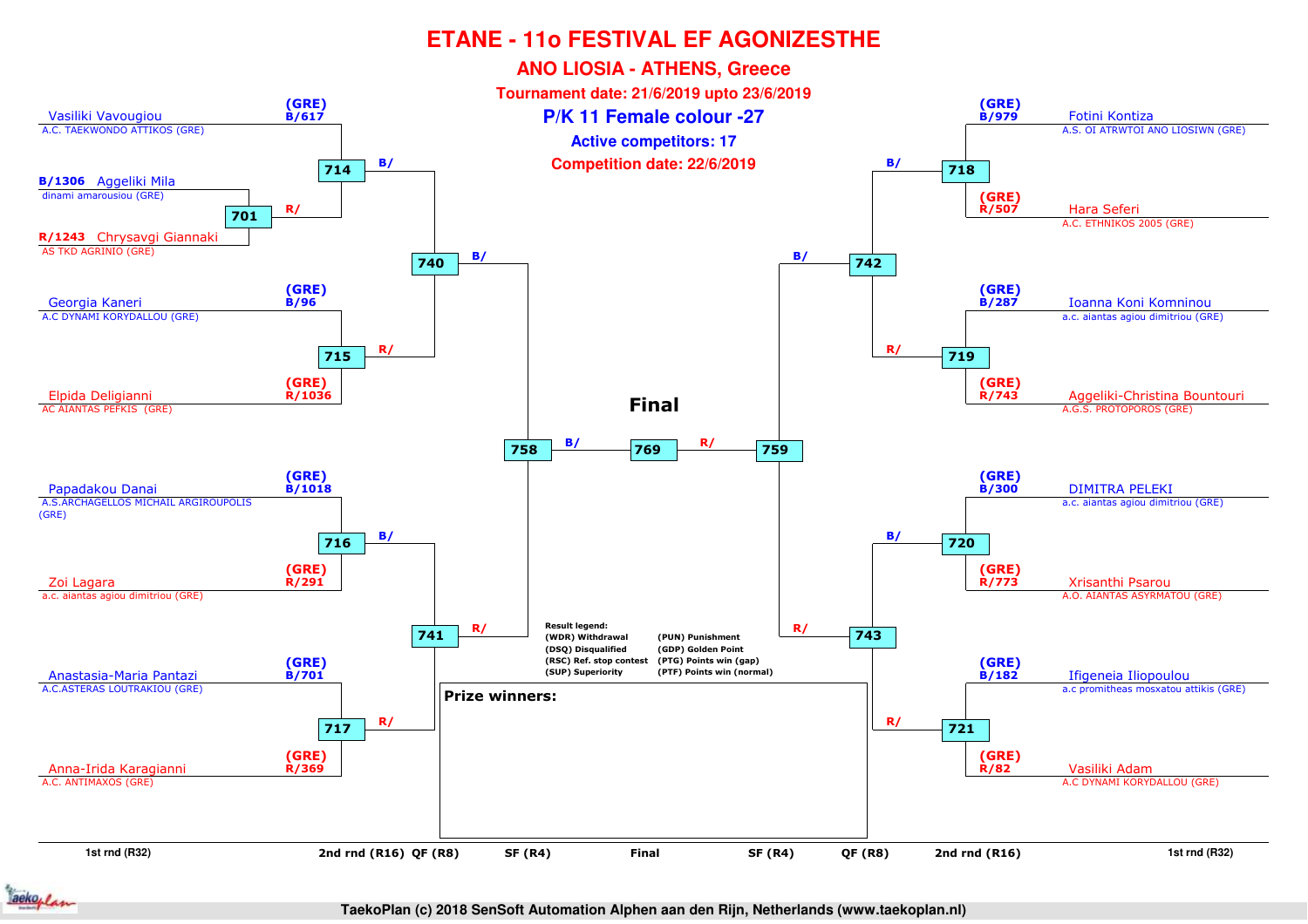**ANO LIOSIA - ATHENS, Greece**

**Tournament date: 21/6/2019 upto 23/6/2019**

**P/K 11 Female colour -30**

**Active competitors: 15**

**Competition date: 22/6/2019**





**TaekoPlan (c) 2018 SenSoft Automation Alphen aan den Rijn, Netherlands (www.taekoplan.nl)**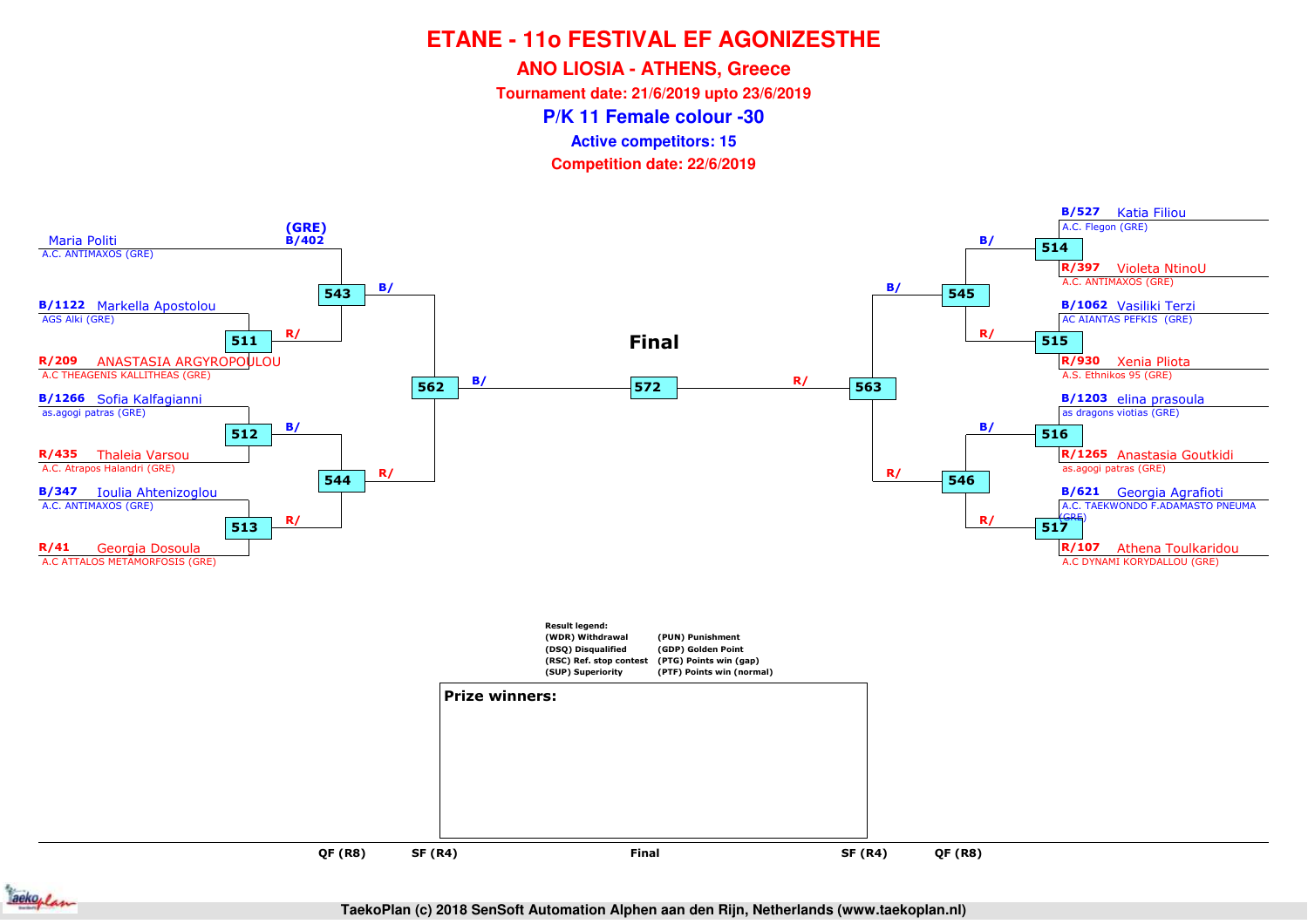**ANO LIOSIA - ATHENS, Greece**

**Tournament date: 21/6/2019 upto 23/6/2019**

**P/K 11 Female colour -33**

**Active competitors: 11**

**Competition date: 22/6/2019**





**TaekoPlan (c) 2018 SenSoft Automation Alphen aan den Rijn, Netherlands (www.taekoplan.nl)**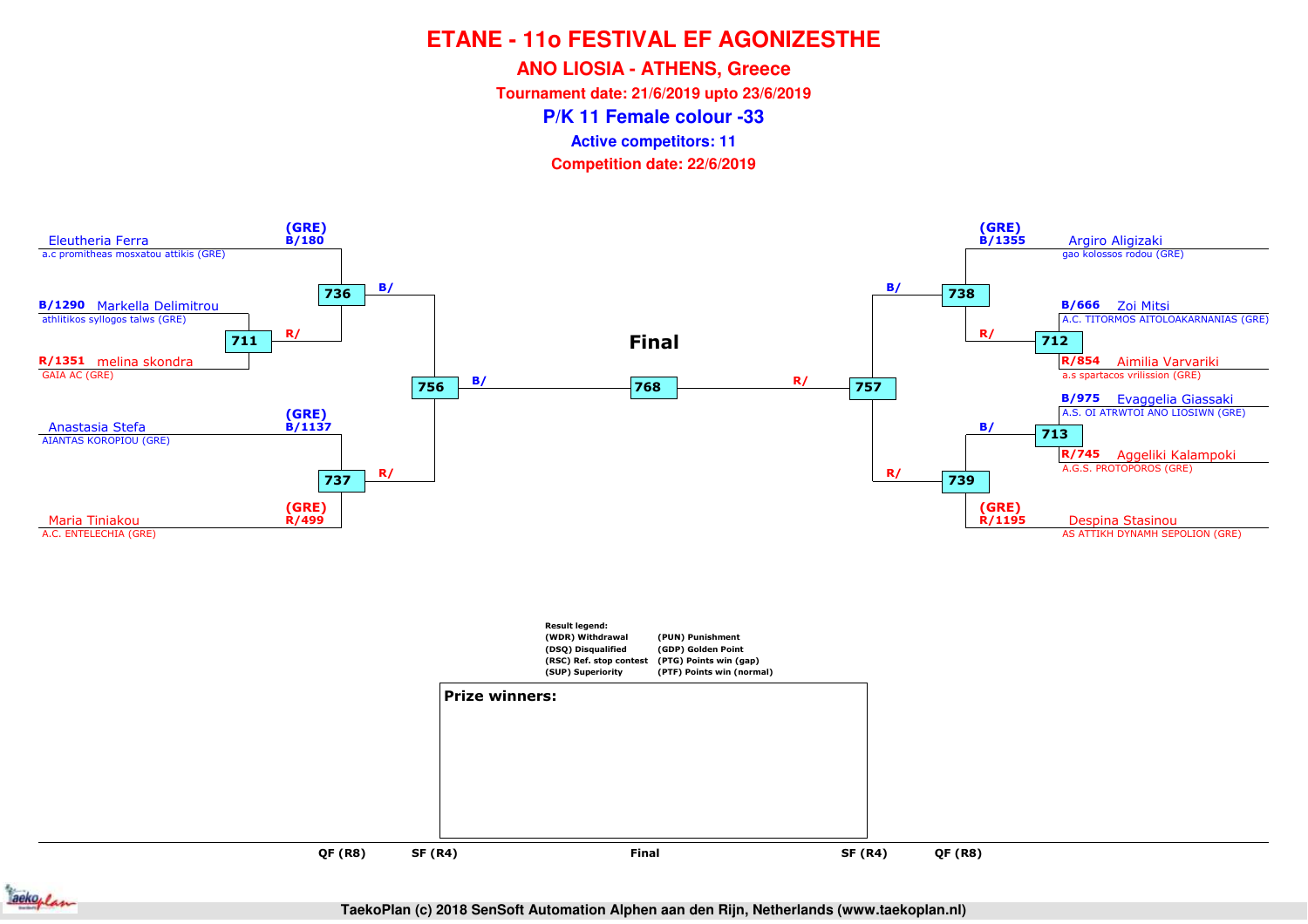**P/K 11 Female colour -37ANO LIOSIA - ATHENS, Greece Tournament date: 21/6/2019 upto 23/6/2019Competition date: 22/6/2019 Active competitors: 4**



**SF (R4)**

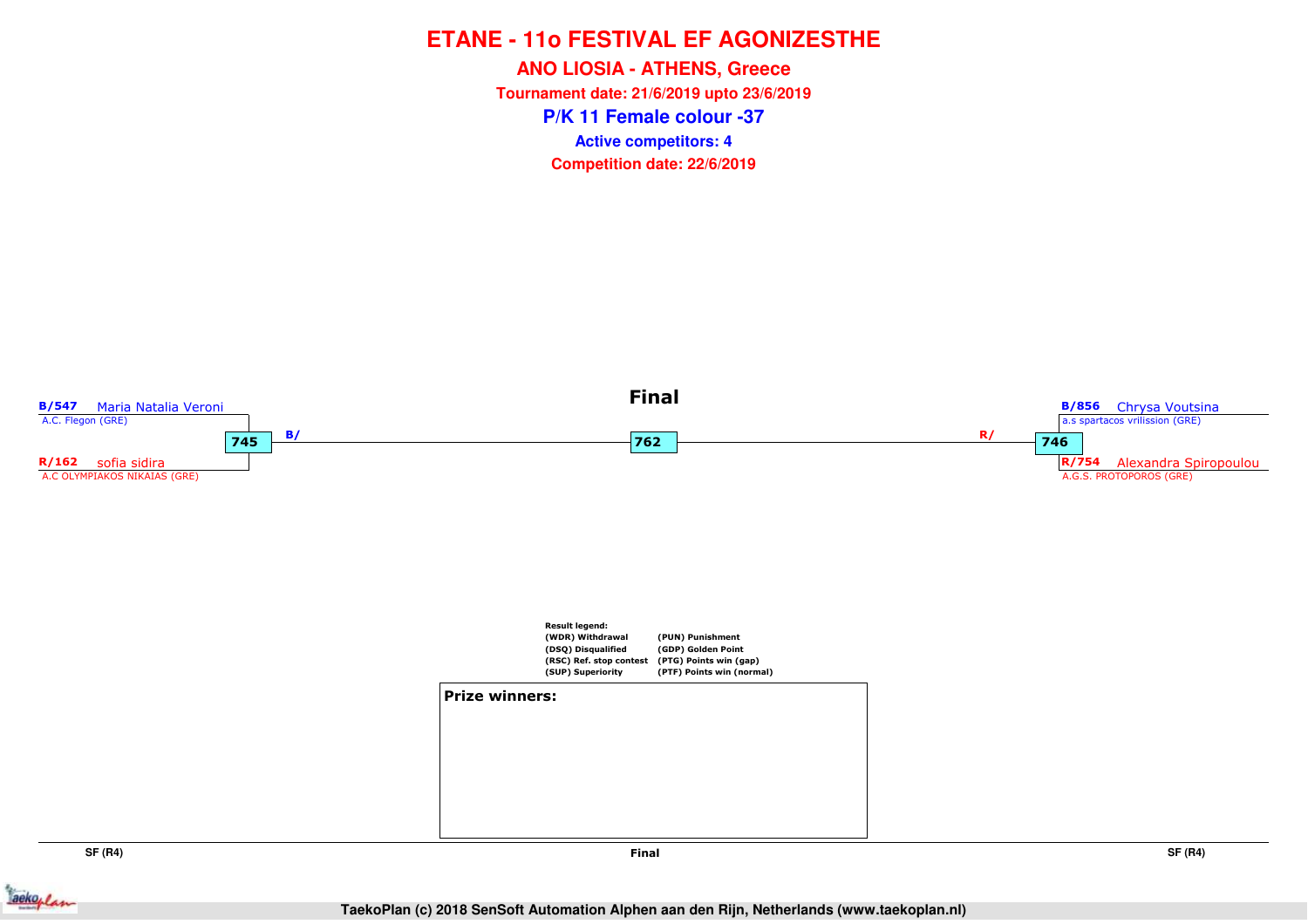**P/K 11 Female colour -41ANO LIOSIA - ATHENS, Greece Tournament date: 21/6/2019 upto 23/6/2019Competition date: 22/6/2019 Active competitors: 3**



ackoplan